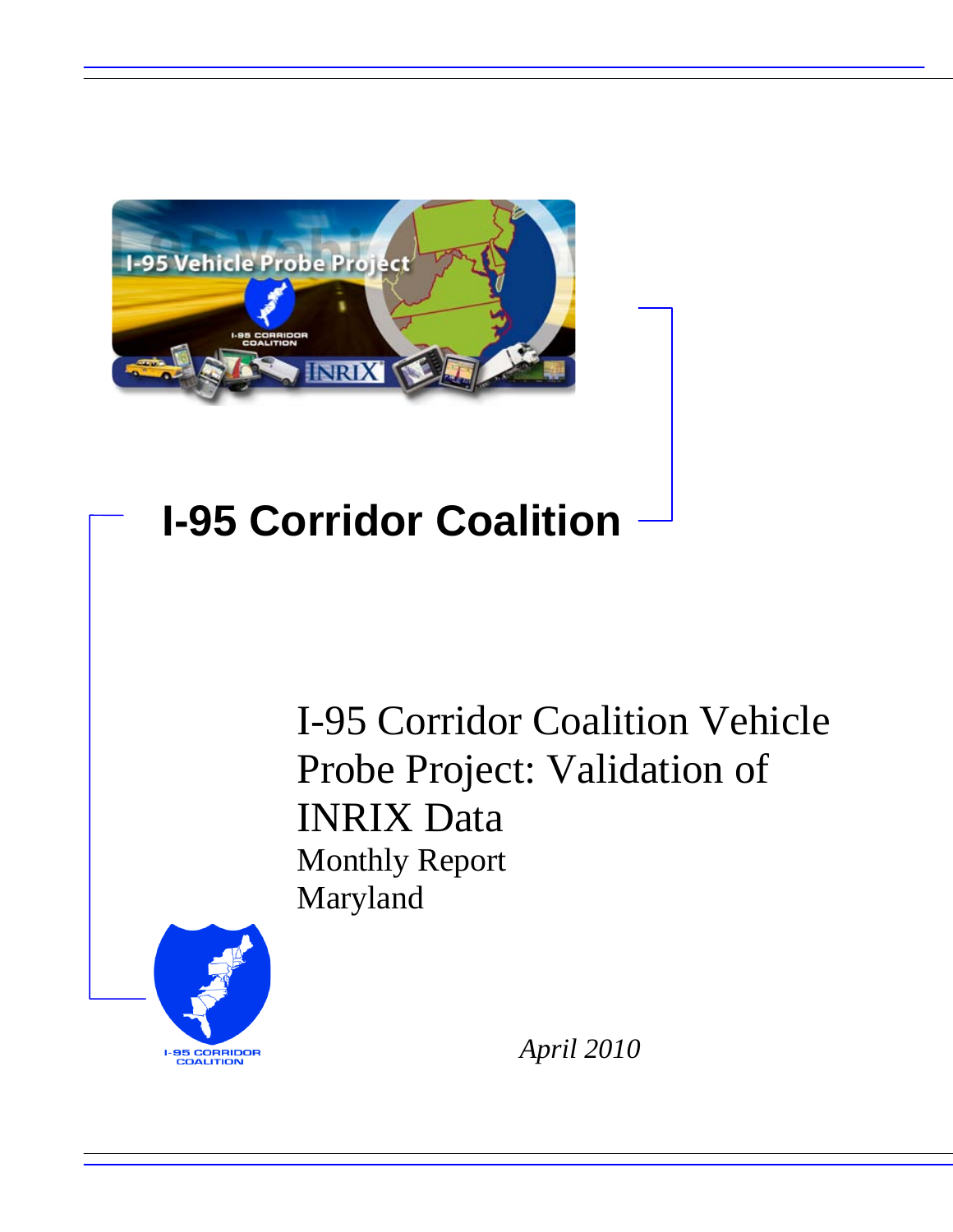# **I-95 CORRIDOR COALITION VEHICLE PROBE PROJECT: VALIDATION OF INRIX DATA APRIL 2010**

## *Monthly Report*

*Prepared for:*

I-95 Corridor Coalition

*Sponsored by:*

I-95 Corridor Coalition

*Prepared by:*

Ali Haghani, Masoud Hamedi, Kaveh Farokhi Sadabadi University of Maryland, College Park

*Acknowledgements:*

The research team would like to express its gratitude for the assistance it received from the state highway officials in Delaware, Maryland, New Jersey, North Carolina, Virginia, and Pennsylvania during the course of this study. Their effort was instrumental during the data collection phase of the project. This report would not have been completed without their help.

*April 2010*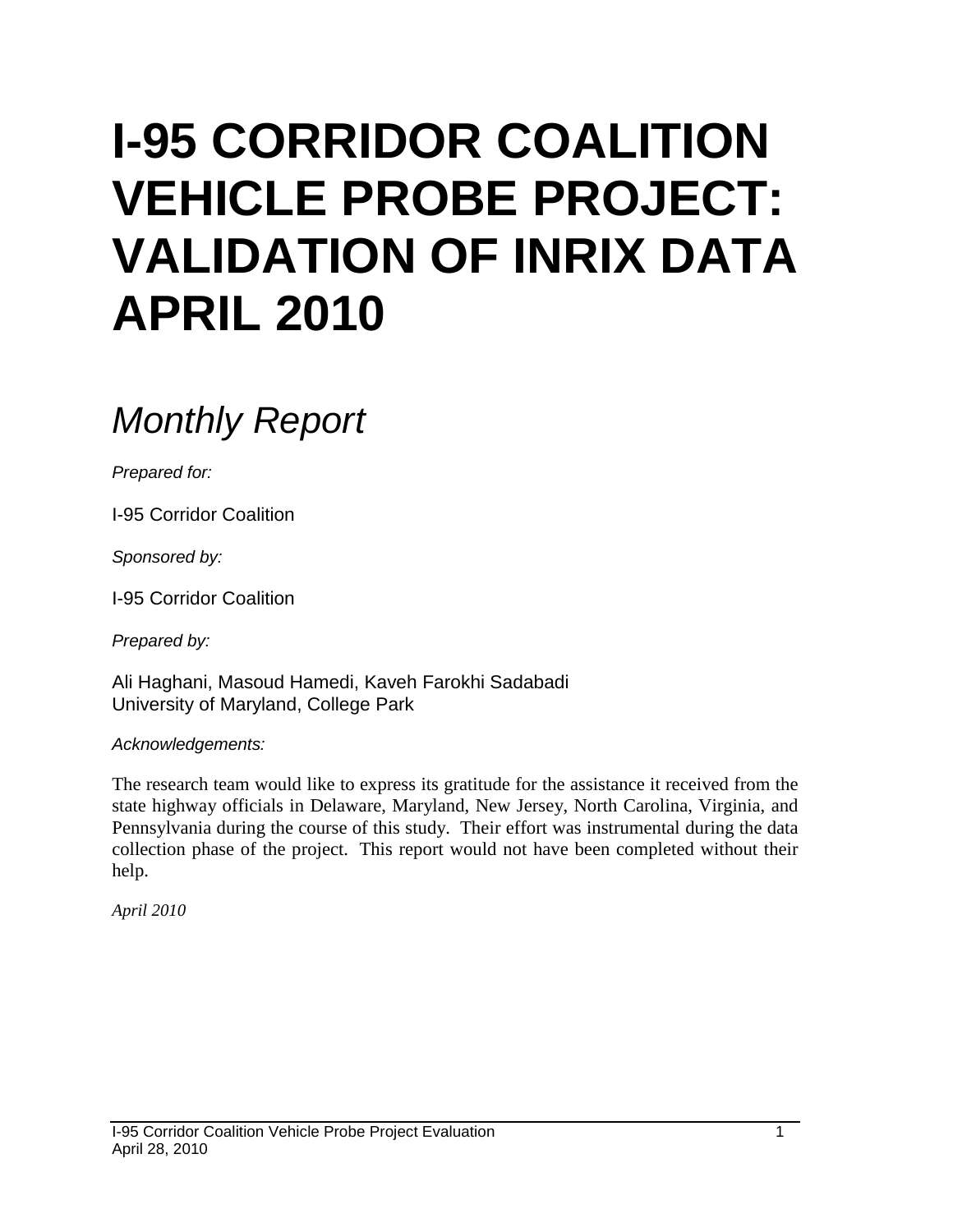## **Evaluation Results for the State of Maryland**

## *Executive Summary*

Travel time samples were collected along approximately 16 miles of freeways and three miles of arterials in Maryland beginning on Tuesday, February 2, 2010 and compared with travel time and speed data reported by INRIX as part of the I-95 Vehicle Probe project. Due to unprecedented snowstorms in the study area which began on Friday, February 5, traffic volumes on area roadways substantially dropped and later some roads were closed to traffic due to white-out conditions. This setting lasted until Tuesday, February 9, 2010 and produced conditions in which hourly vehicular traffic was well below 500 in each direction on all area roadways. Therefore, validation was not performed on data during these snow days. The decision was made on a case by case basis as to when snow started to have its disruptive effect on the traffic on any given segment and when traffic started to get back on the road. The validation data represents approximately 770 hours of observations along 10 freeway segments in Maryland, six of which are standard TMC segments and the other four are path segments comprised of multiple standard TMC segments.

ES Table 1, below summarizes the results of the comparison between the validation data and the INRIX data for freeway segments for the same period. As shown, both the average absolute speed error and speed error bias were within specification for all speed bins. Even when errors are measured as a distance from the mean, INRIX data quality is deemed as satisfactory based on the same requirements.

|                                                                                               |            | Avg Absolute Speed Error<br>$(\langle 10 \text{ mph})$ | <b>Speed Error Bias</b><br>$(<5$ mph $)$ |            | Number of | Hours of           |  |  |
|-----------------------------------------------------------------------------------------------|------------|--------------------------------------------------------|------------------------------------------|------------|-----------|--------------------|--|--|
| <b>State</b>                                                                                  | Comparison |                                                        | Comparison                               |            | 5 Minute  | Data<br>Collection |  |  |
|                                                                                               | with SEM   | Comparison                                             | with SEM                                 | Comparison | Samples   |                    |  |  |
|                                                                                               | Band       | with Mean                                              | Band                                     | with Mean  |           |                    |  |  |
| $0-30$ MPH                                                                                    | 3.60       | 5.10                                                   | 1.10                                     | 1.40       | 918       | 76.5               |  |  |
| 30-45 MPH                                                                                     | 4.30       | 6.60                                                   | 1.80                                     | 2.50       | 1169      | 97.4               |  |  |
| 45-60 MPH                                                                                     | 2.10       | 4.00                                                   | $-0.10$                                  | 0.20       | 4672      | 389.3              |  |  |
| $>60$ MPH                                                                                     | 2.10       | 4.40                                                   | $-1.80$                                  | $-3.20$    | 2508      | 209.0              |  |  |
| All Speeds                                                                                    | 2.53       | 4.55                                                   | $-0.20$                                  | $-0.31$    | 9267      | 772.3              |  |  |
| Based upon data collected from Feb 2, 2010 through Feb 10, 2010 across 16.3 miles of roadway. |            |                                                        |                                          |            |           |                    |  |  |

As part of the on-going validation process, vehicle probe data from each state is validated on a rotating basis. Since the inception of the validation process, data on roadways in the State of Maryland were validated on three occasions: July/August 2008, March 2009, and February 2010. This represents more than 1930 hours of observations along nearly 70 miles of freeway segments in Maryland. ES Table 2 provides a summary of the cumulative validation effort. As shown, both the absolute average speed error and speed error bias were within specification for all speed bins.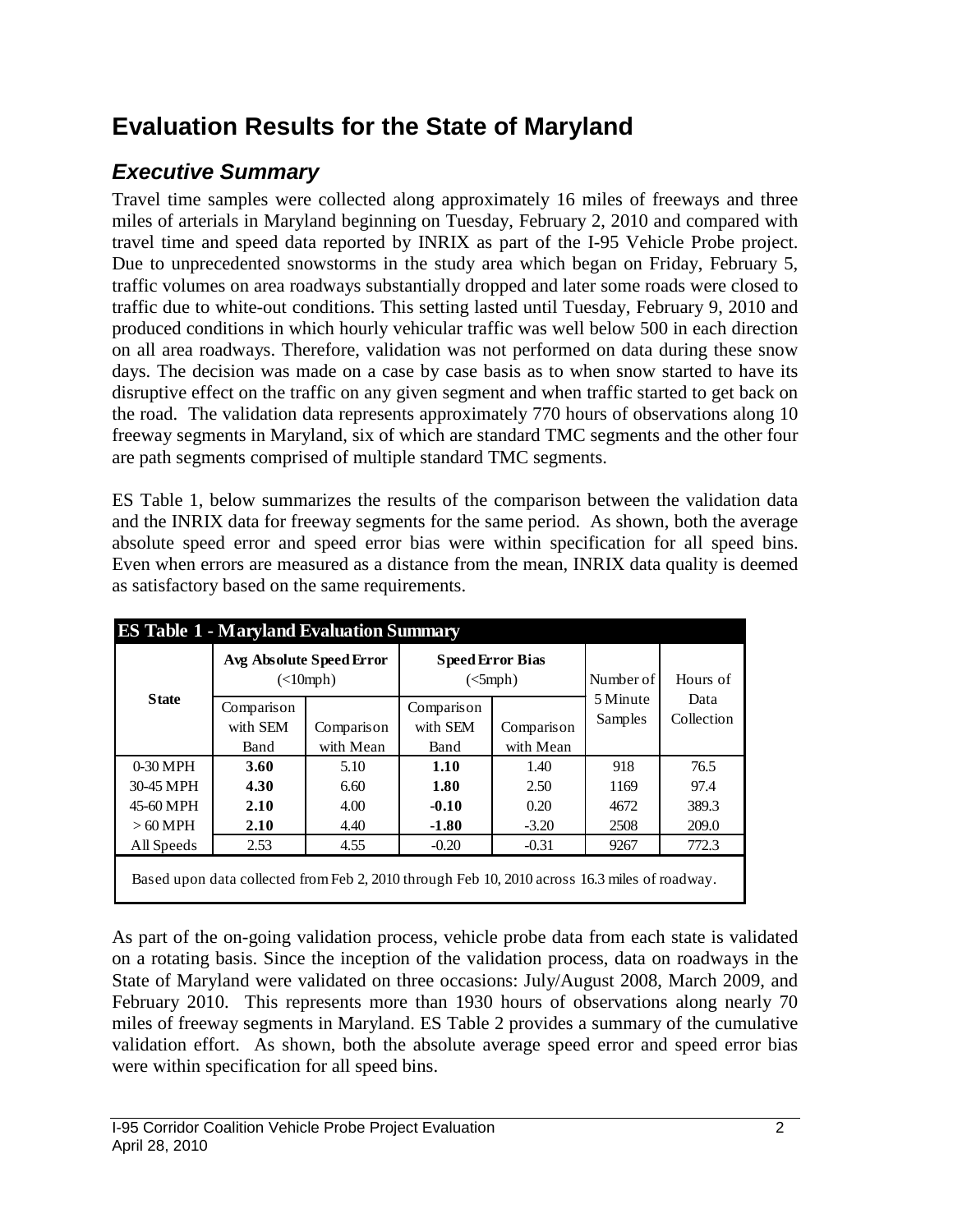| <b>ES Table 2 - Maryland - Cummulative to Date</b>                  |                                                                               |            |                                     |           |             |               |  |  |  |  |
|---------------------------------------------------------------------|-------------------------------------------------------------------------------|------------|-------------------------------------|-----------|-------------|---------------|--|--|--|--|
| <b>State</b>                                                        | Avg Absolute Speed Error<br>(<10mb)                                           |            | <b>Speed Error Bias</b><br>(<5 mph) |           | Number of 5 |               |  |  |  |  |
|                                                                     | Comparison                                                                    | Comparison | Comparison<br>Comparison            |           | Minute      | Hours of Data |  |  |  |  |
|                                                                     | with SEM Band                                                                 | with Mean  | with SEM Band                       | with Mean | Samples     | Collection    |  |  |  |  |
| $0-30$ MPH                                                          | 3.86                                                                          | 5.25       | 1.43                                | 1.80      | 1303        | 108.6         |  |  |  |  |
| 30-45 MPH                                                           | 4.36                                                                          | 6.64       | 1.74                                | 2.55      | 1767        | 147.3         |  |  |  |  |
| 45-60 MPH                                                           | 1.95                                                                          | 3.90       | $-0.01$                             | 0.34      | 8413        | 701.1         |  |  |  |  |
| $>60$ MPH                                                           | 1.73                                                                          | 4.02       | $-1.47$                             | $-2.89$   | 11741       | 978.4         |  |  |  |  |
| 2.13<br>4.24<br>$-0.54$<br>$-1.04$<br>23224<br>1935.3<br>All Speeds |                                                                               |            |                                     |           |             |               |  |  |  |  |
|                                                                     | Based upon data collected in July/August 2008, March 2009, and February 2010. |            |                                     |           |             |               |  |  |  |  |

As mentioned, travel time samples were also collected along three miles of arterials in Maryland beginning on Tuesday, February 2, 2010 and compared with travel time and speed data reported by INRIX as part of this project. The arterial data is included for informational purposes noting that INRIX has volunteered arterial data at no cost to the Coalition for the first three years, and that the method to evaluate quality on arterial roadways has not been fully evaluated. As the Coalition collects additional data on arterials, more appropriate quality metrics will be developed.

### *Data Collection*

Bluetooth sensor deployments in Maryland started on Tuesday, February 2, 2010. The actual deployments in Maryland were performed with the assistance of Maryland Coordinated Highways Action Response Team (CHART) personnel. Sensors remained in the same position until they were retrieved four weeks later on Monday, March 1, 2010. This round of data collections in Maryland was designed to cover segments of the highways along which both recurrent and non-recurrent congestions could be expected during both peak and off-peak periods. It is worth noting that due to unprecedented snowstorms in the Washington, D.C. area which began during the late evening on Friday, February 5, traffic volumes on area roadways substantially dropped and later some roads were closed to traffic due to white-out conditions. These conditions essentially lasted until Tuesday, February 9, 2010. These snowstorms produced conditions in which hourly vehicular traffic was well below 500 in each direction on all area roadways. This fact is confirmed by the number of Bluetooth observations in these time intervals which happens to reflect sporadic passage of vehicles in the roadways under investigation. Therefore, validation was not performed on data during these snow days. The decision was made on a case by case basis as to when snow started to have its disruptive effect on the traffic on any given segment and when traffic started to get back on the road.

Figure 1 presents snapshots of the roadway segments over which Bluetooth sensors were deployed in Maryland. In this figure, red segments represent freeway segments while blue segments are the ones that are chosen on arterials.

Table 1 presents a list of specific TMC segments that were selected as the validation sample in Maryland. These segments cover a total length of approximately 16 freeway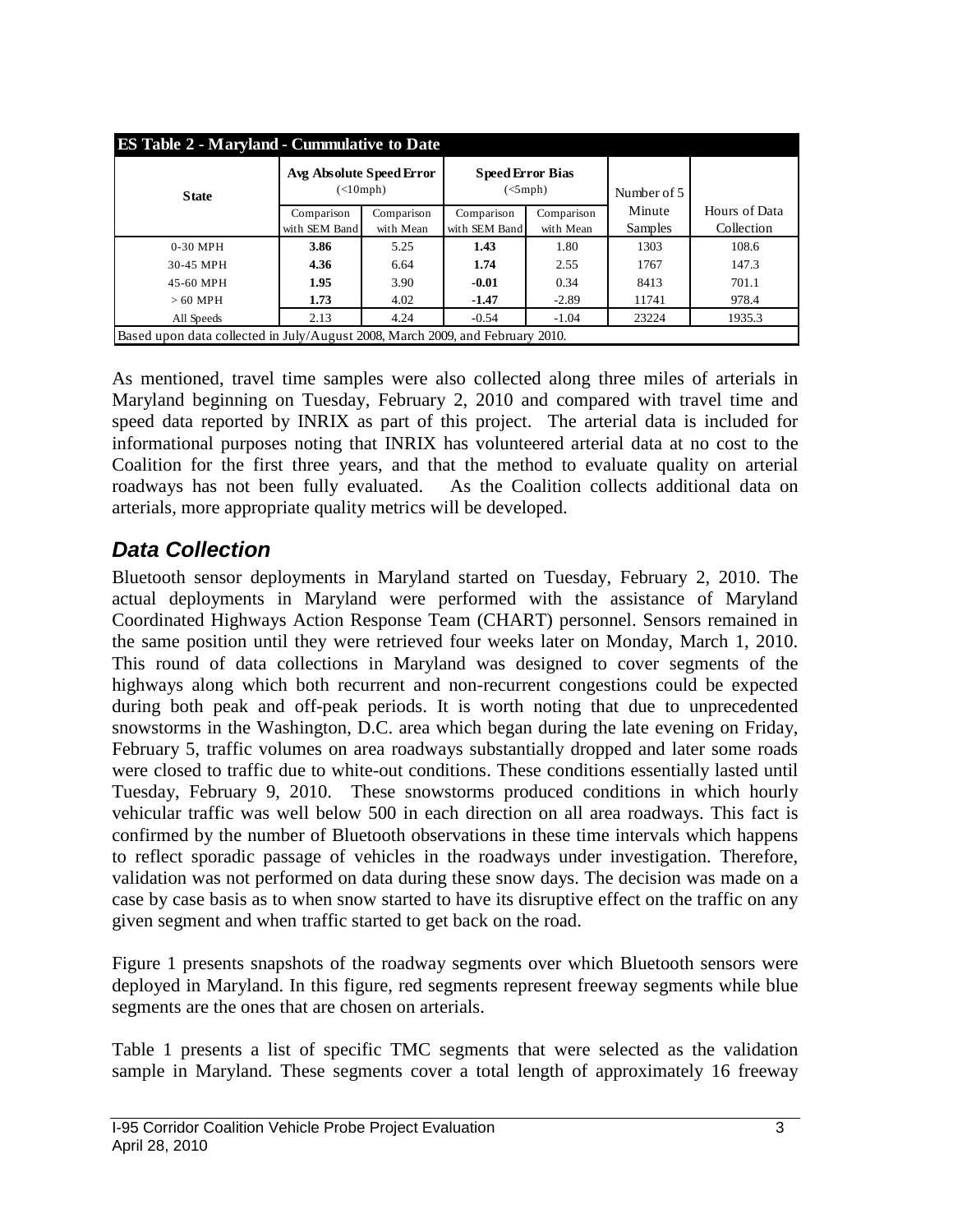miles as well as 3 miles of arterials. Since some TMC segments in this corridor are less than one mile long, when appropriate, consecutive TMC segments are combined to form path segments longer than one mile. In this document results of validation performed on ten freeway segments are reported; six of which are standard TMC segments and the other four are path segments combined from multiple standard TMC segments. The coordinates of the locations at which the Bluetooth sensors were deployed throughout the state of Maryland are highlighted in Table 2. It should be noted that the configuration of consecutive TMC segments is such that the endpoint of one TMC segment and the start point of the next TMC segment are overlapping, so one Bluetooth sensor in that location is covering both TMC segments.

Finally, Table 3 summarizes the segment definitions used in the validation process and also presents the distances that have been used in the estimation of Bluetooth speeds based on travel times. Details of the algorithm used to estimate equivalent path travel times based on INRIX feeds for individual TMC segment are provided in a separate report titled "Estimation of Travel Times for Multiple TMC Segments" (dated February 2010) and available on the I-95 Corridor Coalition website. This algorithm finds an equivalent INRIX travel time (and therefore travel speed) corresponding to each sample Bluetooth travel time observation on the path segment of interest.

## *Analysis of Results*

Table 4 summarizes the data quality measures obtained as a result of comparison between Bluetooth and all reported INRIX speeds. In all speed bins, INRIX data meets the data quality measures set forth in the contract when errors are measured as a distance from the 1.96 times the standard error band. Even when errors are measured as a distance from the mean, INRIX data quality is deemed as satisfactory based on the same requirements.

Table 5 shows the percentage of the time intervals that fall within 5 mph of the SEM band and the mean for each speed bin for all TMC segments in Maryland. Tables 6 and 7 present detailed data for individual TMC segments in Maryland in similar format as Tables 4 and 5 respectively.

Figures 2 and 3 show the overall speed error biases for different speed bins, and the average absolute speed errors for all validation segments in Maryland, respectively. These figures correspond to Table 4.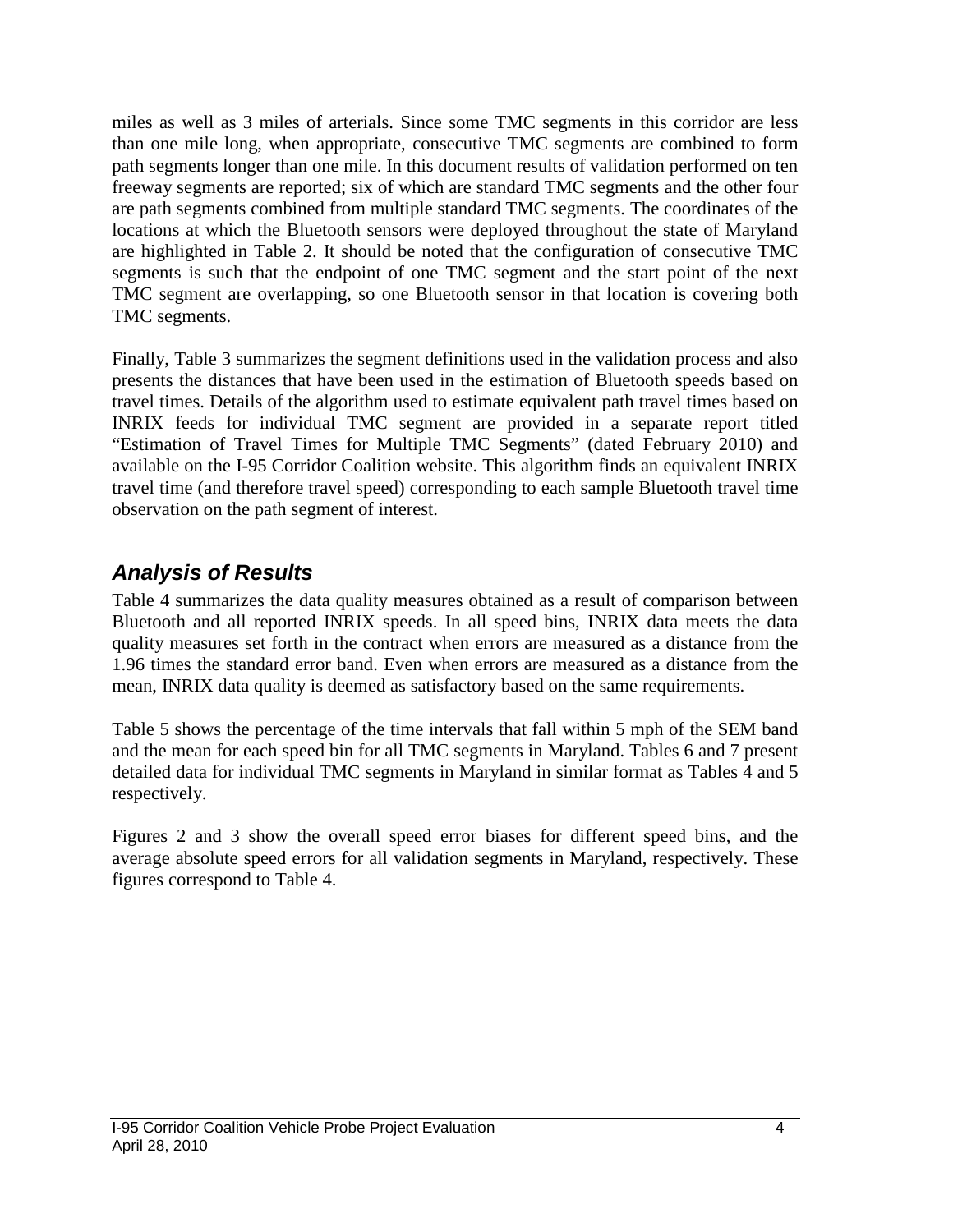

**Figure 1 TMC segments selected for validation in Maryland**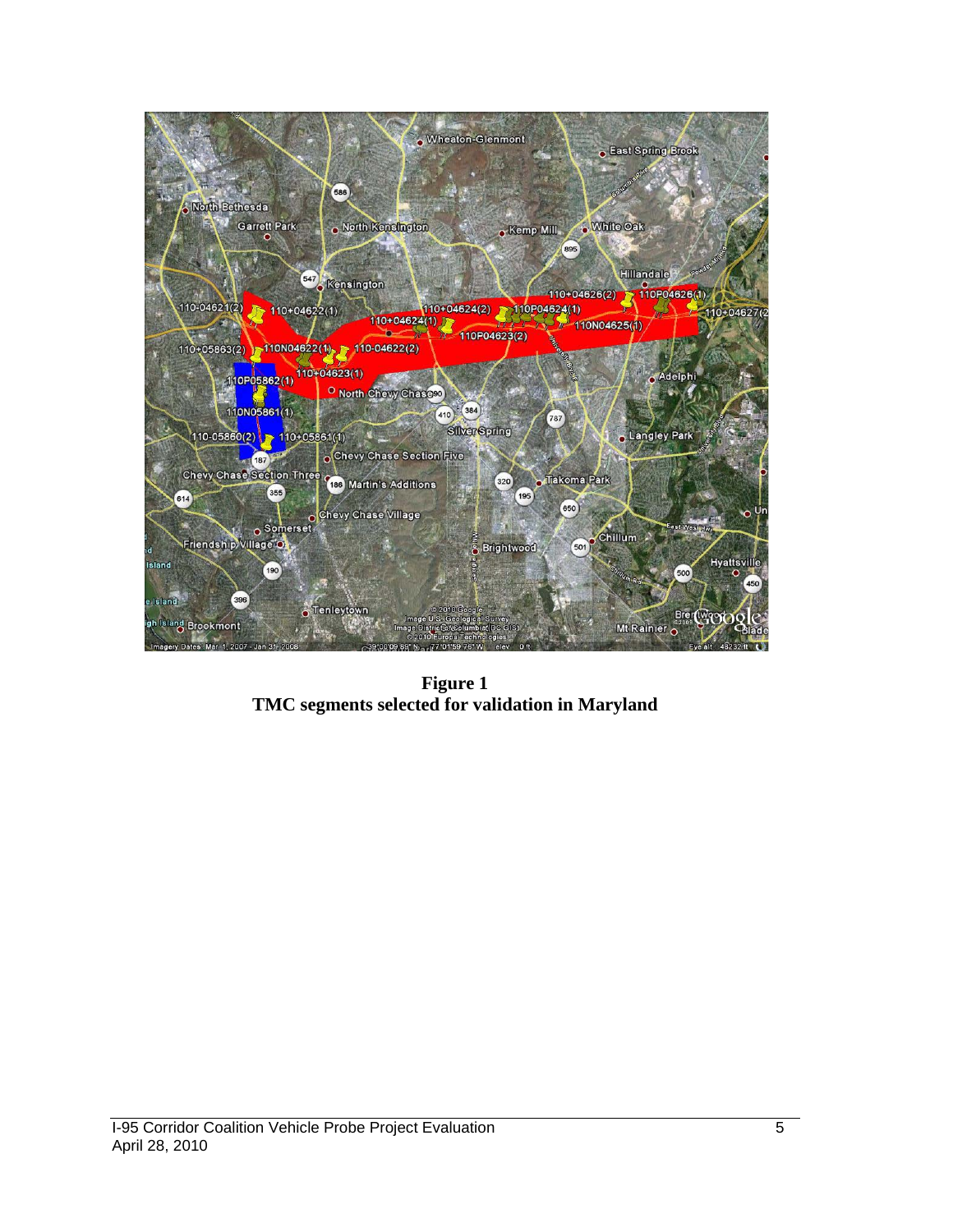**Table 1 Traffic Message Channel segments picked for validation in Maryland**

|                 |             |                |                                       |                                 |                        | <b>LENGTH</b> |
|-----------------|-------------|----------------|---------------------------------------|---------------------------------|------------------------|---------------|
| <b>TYPE</b>     | TMC         | <b>HIGHWAY</b> | <b>STARTING AT</b>                    | <b>ENDING AT</b>                | <b>DIRECTION</b>       | (mile)        |
| Freeway         | 110-04626   | $I-495$        | EXIT <sub>27</sub>                    | MD-650/NEW HAMPSHIRE AVE/EXIT28 | <b>COUNTERCLOCKWIS</b> | 0.7           |
| Freeway         | 110N04626   | $I-495$        | MD-650/NEW HAMPSHIRE AVE/EXIT28       | MD-650/NEW HAMPSHIRE AVE/EXIT28 | <b>COUNTERCLOCKWIS</b> | 0.5           |
| Freeway         | 110-04625   | $I-495$        | MD-650/NEW HAMPSHIRE AVE/EXIT28       | MD-193/UNIVERSITY BLVD/EXIT 29  | <b>COUNTERCLOCKWIS</b> | 1.1           |
| Freeway         | 110N04625   | $I-495$        | MD-193/UNIVERSITY BLVD/EXIT 29        | MD-193/UNIVERSITY BLVD/EXIT 29  | <b>COUNTERCLOCKWIS</b> | 0.2           |
| Freeway         | 110-04624   | $I-495$        | <b>MD-193/UNIVERSITY BLVD/EXIT 29</b> | US-29/COLESVILLE RD/EXIT 30     | <b>COUNTERCLOCKWIS</b> | 0.6           |
| Freeway         | 110N04624   | $I-495$        | US-29/COLESVILLE RD/EXIT 30           | US-29/COLESVILLE RD/EXIT 30     | <b>COUNTERCLOCKWIS</b> | 0.1           |
| Freeway         | 110-04623   | $I-495$        | US-29/COLESVILLE RD/EXIT 30           | MD-97/GEORGIA AVE/EXIT 31       | <b>COUNTERCLOCKWIS</b> | 1.1           |
| Freeway         | 110N04623   | $I-495$        | MD-97/GEORGIA AVE/EXIT 31             | MD-97/GEORGIA AVE/EXIT 31       | <b>COUNTERCLOCKWIS</b> | 0.4           |
| Freeway         | 110-04622   | $I-495$        | MD-97/GEORGIA AVE/EXIT 31             | MD-185/CONNECTICUT AVE/EXIT 33  | <b>COUNTERCLOCKWIS</b> | 1.6           |
| Freeway         | 110N04622   | $I-495$        | MD-185/CONNECTICUT AVE/EXIT 33        | MD-185/CONNECTICUT AVE/EXIT 33  | <b>COUNTERCLOCKWIS</b> | 0.7           |
| Freeway         | 110-04621   | $I-495$        | MD-185/CONNECTICUT AVE/EXIT 33        | MD-355/WISCONSIN AVE/EXIT 34    | <b>COUNTERCLOCKWIS</b> | 1.1           |
| Freeway         | $110+04622$ | $I-495$        | MD-355/WISCONSIN AVE/EXIT 34          | MD-185/CONNECTICUT AVE/EXIT 33  | <b>CLOCKWISE</b>       | 1.1           |
| Freeway         | 110P04622   | $I-495$        | MD-185/CONNECTICUT AVE/EXIT 33        | MD-185/CONNECTICUT AVE/EXIT 33  | <b>CLOCKWISE</b>       | 0.4           |
| Freeway         | $110+04623$ | $I-495$        | MD-185/CONNECTICUT AVE/EXIT 33        | MD-97/GEORGIA AVE/EXIT 31       | <b>CLOCKWISE</b>       | 1.8           |
| Freeway         | 110P04623   | $I-495$        | MD-97/GEORGIA AVE/EXIT 31             | MD-97/GEORGIA AVE/EXIT 31       | <b>CLOCKWISE</b>       | 0.5           |
| Freeway         | $110+04624$ | $I-495$        | MD-97/GEORGIA AVE/EXIT 31             | US-29/COLESVILLE RD/EXIT 30     | <b>CLOCKWISE</b>       | 1.0           |
| Freeway         | 110P04624   | $I-495$        | US-29/COLESVILLE RD/EXIT 30           | US-29/COLESVILLE RD/EXIT 30     | <b>CLOCKWISE</b>       | 0.4           |
| Freeway         | $110+04625$ | $I-495$        | US-29/COLESVILLE RD/EXIT 30           | MD-193/UNIVERSITY BLVD/EXIT 29  | <b>CLOCKWISE</b>       | 0.2           |
| Freeway         | 110P04625   | $I-495$        | <b>MD-193/UNIVERSITY BLVD/EXIT 29</b> | MD-193/UNIVERSITY BLVD/EXIT 29  | <b>CLOCKWISE</b>       | 0.4           |
| Freeway         | $110+04626$ | $I-495$        | <b>MD-193/UNIVERSITY BLVD/EXIT 29</b> | MD-650/NEW HAMPSHIRE AVE/EXIT28 | <b>CLOCKWISE</b>       | 1.1           |
| Freeway         | 110P04626   | $I-495$        | MD-650/NEW HAMPSHIRE AVE/EXIT28       | MD-650/NEW HAMPSHIRE AVE/EXIT28 | <b>CLOCKWISE</b>       | 0.6           |
| Freeway         | 110+04627   | $I-495$        | MD-650/NEW HAMPSHIRE AVE/EXIT28       | EXIT <sub>27</sub>              | <b>CLOCKWISE</b>       | 0.5           |
| <b>SUBTOTAL</b> |             |                |                                       |                                 |                        | 16.3          |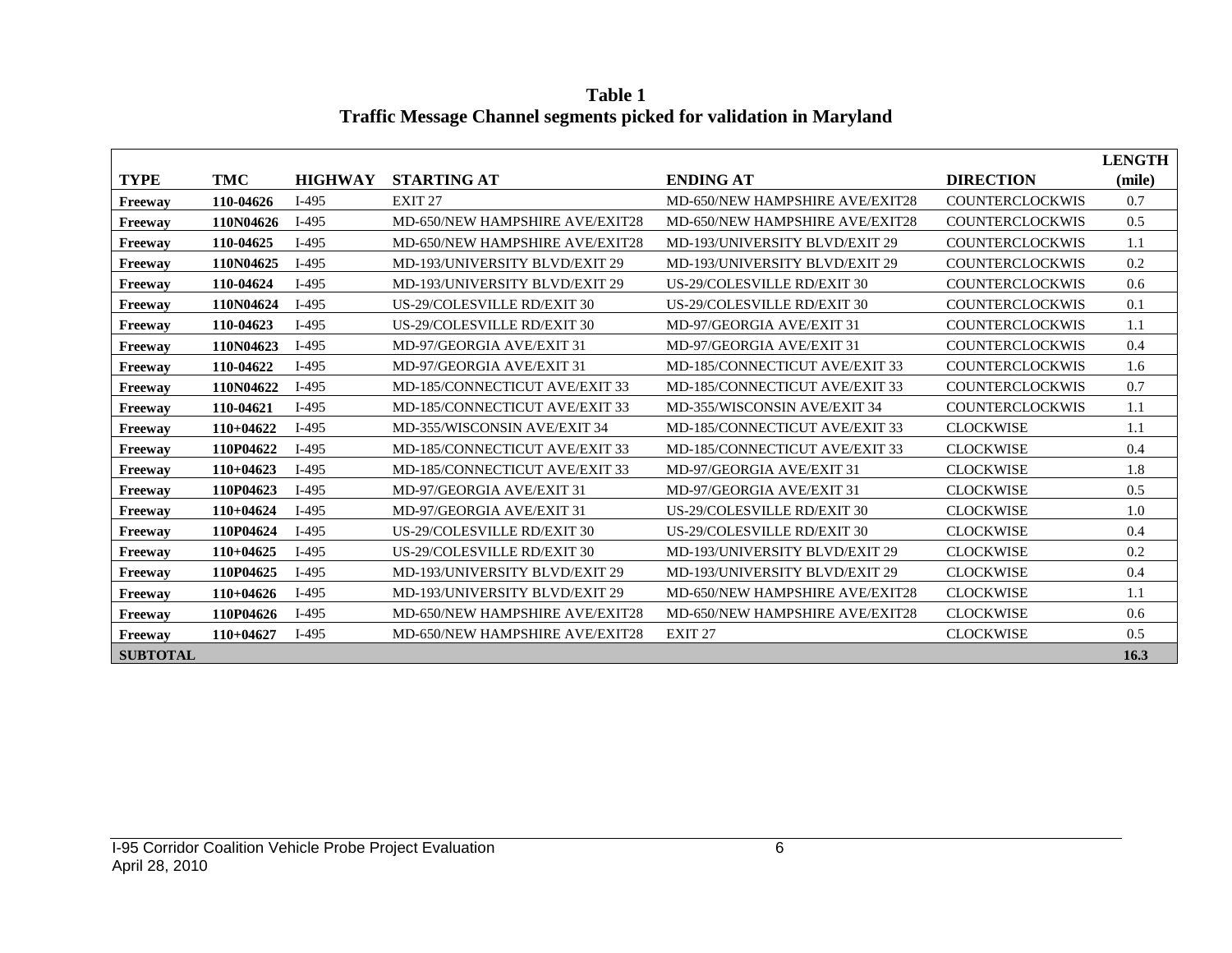**Table 1 Traffic Message Channel segments picked for validation in Maryland (Cont'd)**

|                 |             |                |                        |                        |                   | <b>LENGTH</b> |
|-----------------|-------------|----------------|------------------------|------------------------|-------------------|---------------|
| <b>TYPE</b>     | TMC         | <b>HIGHWAY</b> | <b>STARTING AT</b>     | <b>ENDING AT</b>       | <b>DIRECTION</b>  | (mile)        |
| Arterial        | 110-05862   | MD-355         | <b>CEDAR LN</b>        | <b>JONES BRIDGE RD</b> | <b>SOUTHBOUND</b> | 0.64          |
| <b>Arterial</b> | 110N05862   | MD-355         | JONES BRIDGE RD        | JONES BRIDGE RD        | <b>SOUTHBOUND</b> | 0.01          |
| <b>Arterial</b> | 110-05861   | MD-355         | JONES BRIDGE RD        | WOODMONT AVE           | <b>SOUTHBOUND</b> | 0.04          |
| <b>Arterial</b> | 110N05861   | MD-355         | WOODMONT AVE           | WOODMONT AVE           | <b>SOUTHBOUND</b> | 0.08          |
| <b>Arterial</b> | 110-05860   | MD-355         | WOODMONT AVE           | $MD-410/MD-187$        | <b>SOUTHBOUND</b> | 0.72          |
| <b>Arterial</b> | $110+05861$ | MD-355         | $MD-410/MD-187$        | WOODMONT AVE           | <b>NORTHBOUND</b> | 0.73          |
| <b>Arterial</b> | 110P05861   | MD-355         | WOODMONT AVE           | WOODMONT AVE           | <b>NORTHBOUND</b> | 0.02          |
| <b>Arterial</b> | 110+05862   | MD-355         | WOODMONT AVE           | JONES BRIDGE RD        | <b>NORTHBOUND</b> | 0.10          |
| <b>Arterial</b> | 110P05862   | MD-355         | <b>JONES BRIDGE RD</b> | <b>JONES BRIDGE RD</b> | <b>NORTHBOUND</b> | 0.03          |
| <b>Arterial</b> | $110+05863$ | MD-355         | <b>JONES BRIDGE RD</b> | <b>CEDAR LN</b>        | <b>NORTHBOUND</b> | 0.62          |
| <b>SUBTOTAL</b> |             |                |                        |                        |                   | 3.0           |
| <b>TOTAL</b>    |             |                |                        |                        |                   | 19.3          |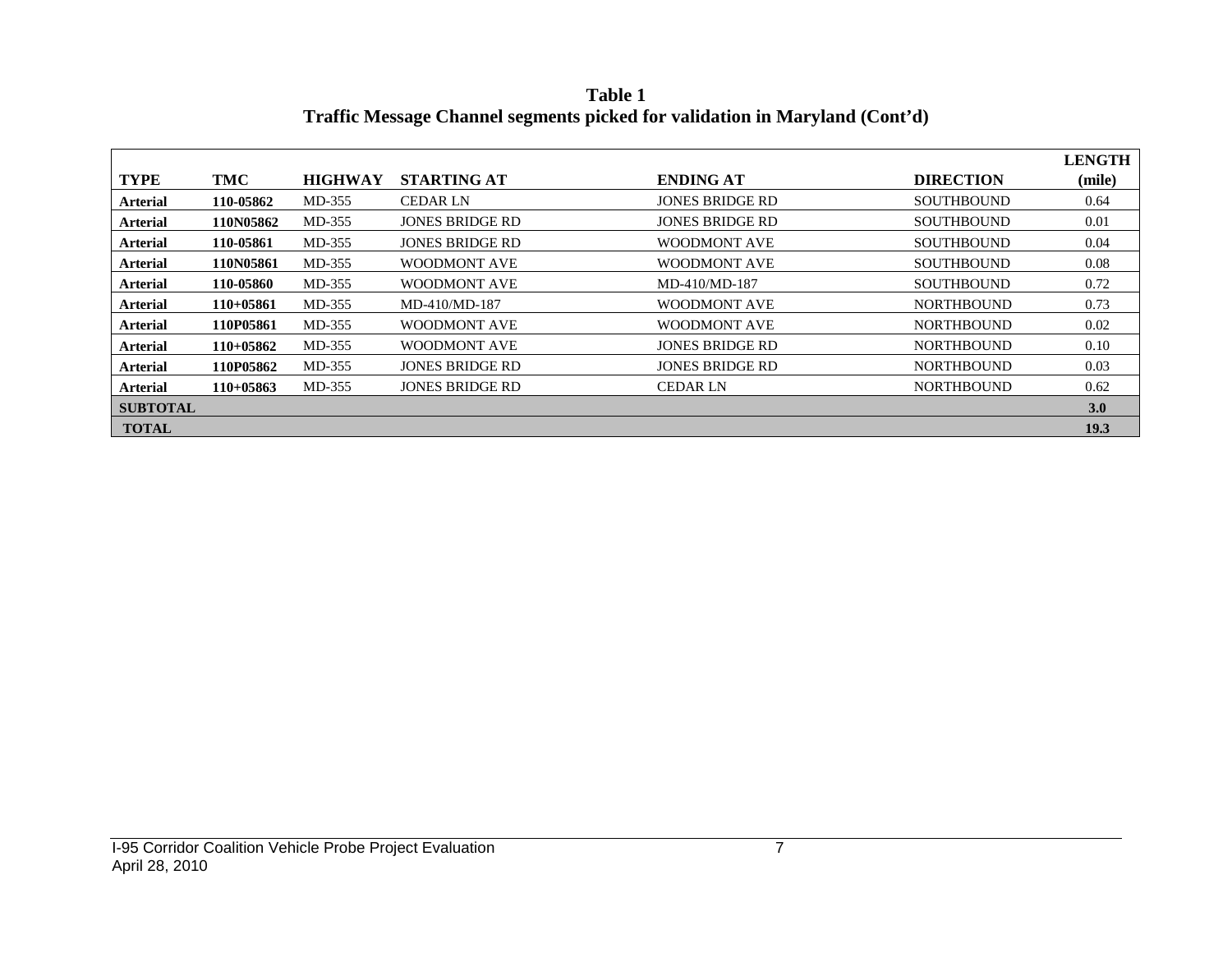**Table 2 TMC segment lengths and distances between sensor deployment locations in the state of Maryland**

| <b>SEGMENT</b>  |             |           |              | <b>STANDARD TMC</b> |              |        |           |                | <b>SENSOR DEPLOYMENT</b> |              |        | <b>ERROR IN</b>                 |
|-----------------|-------------|-----------|--------------|---------------------|--------------|--------|-----------|----------------|--------------------------|--------------|--------|---------------------------------|
| <b>TYPE</b>     | <b>TMC</b>  |           | Endpoint (1) |                     | Endpoint (2) | Length |           | Endpoint $(1)$ |                          | Endpoint (2) | Length | <b>SEGMENT</b><br><b>LENGTH</b> |
|                 |             | Lat       | Long         | Lat                 | Long         | (mile) | Lat       | Long           | Lat                      | Long         | (mile) | (%)                             |
| Freeway         | 110-04626   | 39.020162 | -76.958232   | 39.018558           | -76.970559   | 0.67   | 39.020555 | -76.958010     |                          |              |        |                                 |
| Freeway         | 110N04626   | 39.018558 | -76.970559   | 39.019864           | -76.980603   | 0.55   |           |                | 39.020128                | -76.979382   |        |                                 |
| Freeway         | 110-04625   | 39.019864 | -76.980603   | 39.015834           | $-77.001145$ | 1.15   | 39.020128 | -76.979382     | 39.016053                | $-77.000818$ | 1.19   | 3.8%                            |
| Freeway         | 110N04625   | 39.015834 | $-77.001145$ | 39.015365           | $-77.005355$ | 0.23   | 39.016053 | $-77.000818$   |                          |              |        |                                 |
| Freeway         | 110-04624   | 39.015365 | -77.005355   | 39.015987           | -77.015934   | 0.58   |           |                |                          |              |        |                                 |
| Freeway         | 110N04624   | 39.015987 | -77.015934   | 39.016043           | -77.018664   | 0.15   |           |                | 39.016718                | -77.020915   |        |                                 |
| Freeway         | 110-04623   | 39.016043 | -77.018664   | 39.013442           | -77.038472   | 1.13   | 39.016718 | -77.020915     | 39.013655                | -77.037203   | 0.94   | $-17.0\%$                       |
| Freeway         | 110N04623   | 39.013442 | -77.038472   | 39.013586           | -77.045273   | 0.37   | 39.013655 | -77.037203     | 39.013727                | -77.044908   | 0.42   | 15.0%                           |
| Freeway         | 110-04622   | 39.013586 | $-77.045273$ | 39.006482           | -77.070519   | 1.61   | 39.013727 | -77.044908     | 39.006800                | -77.070567   | 1.63   | 1.0%                            |
| Freeway         | 110N04622   | 39.006482 | -77.070519   | 39.005764           | -77.083150   | 0.69   | 39.006800 | -77.070567     | 39.005743                | -77.082275   | 0.64   | $-7.0%$                         |
| Freeway         | 110-04621   | 39.005764 | $-77.083150$ | 39.016434           | -77.098330   | 1.13   | 39.005743 | $-77.082275$   | 39.016978                | -77.099322   | 1.24   | 9.6%                            |
| Freeway         | $110+04622$ | 39.015629 | -77.096938   | 39.005185           | $-77.082227$ | 1.10   | 39.015347 | -77.096767     | 39.006510                | -77.085322   | 0.89   | $-19.0%$                        |
| Freeway         | 110P04622   | 39.005185 | $-77.082227$ | 39.005774           | -77.074669   | 0.41   | 39.006510 | -77.085322     | 39.005483                | -77.073298   | 0.67   | 63.5%                           |
| Freeway         | $110+04623$ | 39.005774 | -77.074669   | 39.013444           | $-77.046431$ | 1.78   | 39.005483 | -77.073298     | 39.012938                | -77.043528   | 1.87   | 5.2%                            |
| Freeway         | 110P04623   | 39.013444 | $-77.046431$ | 39.013267           | -77.037358   | 0.49   | 39.012938 | -77.043528     |                          |              |        |                                 |
| Freeway         | 110+04624   | 39.013267 | -77.037358   | 39.016116           | $-77.020426$ | 0.98   |           |                | 39.016047                | -77.020402   |        |                                 |
| Freeway         | 110P04624   | 39.016116 | $-77.020426$ | 39.016248           | $-77.012525$ | 0.43   | 39.016047 | $-77.020402$   |                          |              |        |                                 |
| Freeway         | $110+04625$ | 39.016248 | $-77.012525$ | 39.015953           | -77.008328   | 0.23   |           |                |                          |              |        |                                 |
| Freeway         | 110P04625   | 39.015953 | -77.008328   | 39.015796           | -77.000479   | 0.44   |           |                | 39.015482                | $-76.999213$ |        |                                 |
| Freeway         | 110+04626   | 39.015796 | -77.000479   | 39.019698           | -76.980924   | 1.09   | 39.015482 | $-76.999213$   |                          |              |        |                                 |
| Freeway         | 110P04626   | 39.019698 | -76.980924   | 39.018362           | -76.969369   | 0.63   |           |                |                          |              |        |                                 |
| Freeway         | 110+04627   | 39.018362 | -76.969369   | 39.018984           | $-76.960131$ | 0.50   |           |                | 39.018758                | -76.960017   |        |                                 |
| <b>SUBTOTAL</b> |             |           |              |                     |              | 16.32  |           |                |                          |              |        |                                 |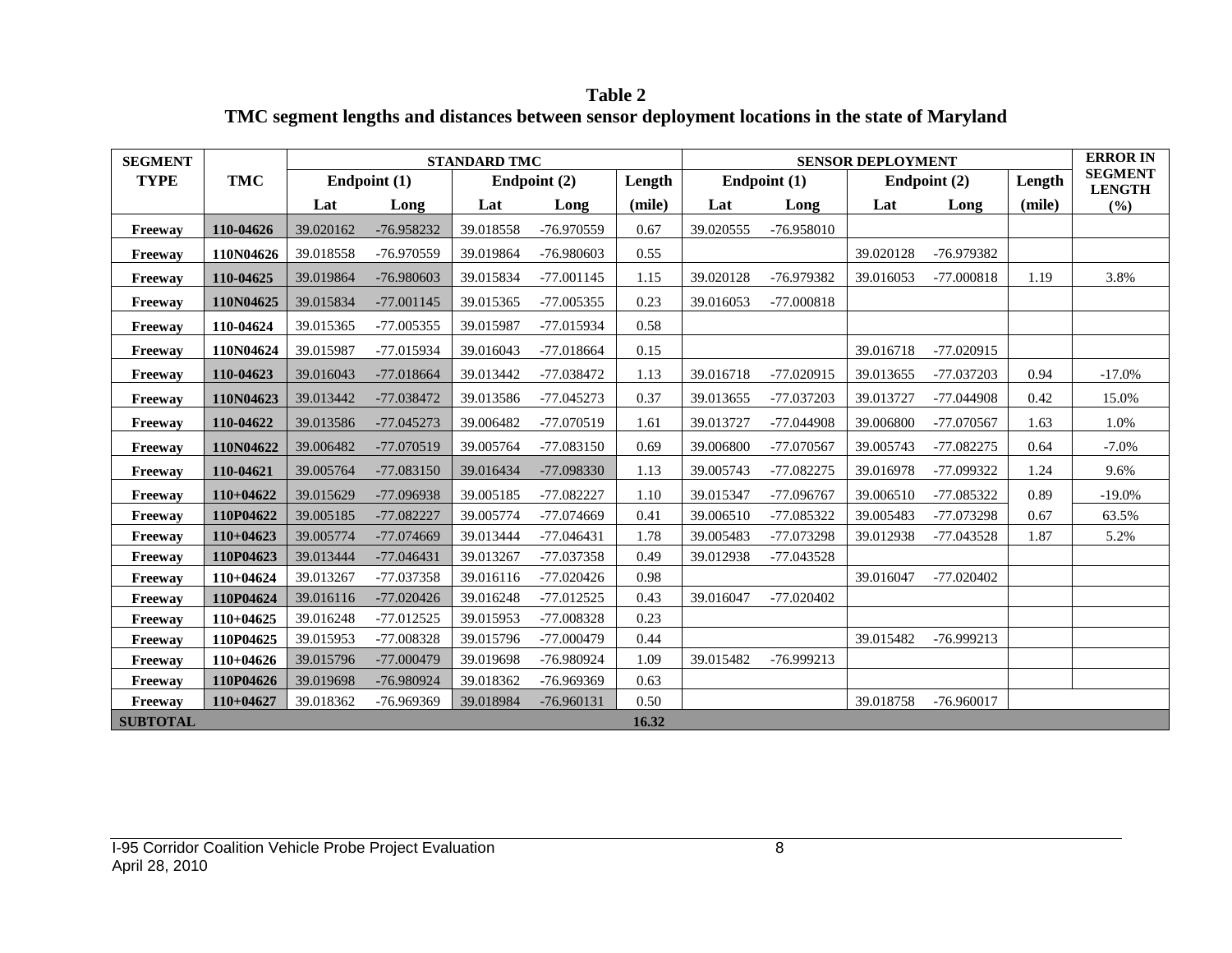### **Table 2** (continued) **TMC segment lengths and distances between sensor deployment locations in the state of Maryland (Cont'd)**

| <b>SEGMENT</b>  |             |           |                | <b>STANDARD TMC</b> |              |        |           |                | <b>SENSOR DEPLOYMENT</b> |              |        | <b>ERROR IN</b>                 |
|-----------------|-------------|-----------|----------------|---------------------|--------------|--------|-----------|----------------|--------------------------|--------------|--------|---------------------------------|
| <b>TYPE</b>     | TMC         |           | Endpoint $(1)$ |                     | Endpoint (2) | Length |           | Endpoint $(1)$ |                          | Endpoint (2) | Length | <b>SEGMENT</b><br><b>LENGTH</b> |
|                 |             | Lat       | Long           | Lat                 | Long         | (mile) | Lat       | Long           | Lat                      | Long         | (mile) | $(\%)$                          |
| Arterial        | 110-05862   | 39.006140 | -77.097682     | 38.996931           | -77.096706   | 0.64   | 39.006580 | -77.097922     |                          |              |        |                                 |
| Arterial        | 110N05862   | 38.996931 | -77.096706     | 38.996827           | -77.096697   | 0.01   |           |                | 38.996265                | -77.096698   |        |                                 |
| <b>Arterial</b> | 110-05861   | 38.996827 | -77.096697     | 38.996273           | -77.096644   | 0.04   | 38.996265 | -77.096698     |                          |              |        |                                 |
| Arterial        | 110N05861   | 38.996273 | -77.096644     | 38.995126           | $-77.096530$ | 0.08   |           |                |                          |              |        |                                 |
| <b>Arterial</b> | 110-05860   | 38.995126 | -77.096530     | 38.984814           | -77.094330   | 0.72   |           |                | 38.984765                | -77.094422   |        |                                 |
| <b>Arterial</b> | $110+05861$ | 38.984722 | $-77.094164$   | 38.995129           | -77.096367   | 0.73   | 38.984765 | -77.094422     |                          |              |        |                                 |
| <b>Arterial</b> | 110P05861   | 38.995129 | -77.096367     | 38.995352           | -77.096395   | 0.02   |           |                |                          |              |        |                                 |
| <b>Arterial</b> | $110+05862$ | 38.995352 | -77.096395     | 38.996836           | -77.096553   | 0.10   |           |                | 38.996265                | -77.096698   |        |                                 |
| Arterial        | 110P05862   | 38.996836 | $-77.096553$   | 38.997232           | -77.096586   | 0.03   | 38.996265 | -77.096698     |                          |              |        |                                 |
| <b>Arterial</b> | $110+05863$ | 38.997232 | -77.096586     | 39.006166           | $-77.097485$ | 0.62   |           |                | 39.006580                | -77.097922   |        |                                 |
| <b>SUBTOTAL</b> |             |           |                |                     |              | 2.98   |           |                |                          |              |        |                                 |
| <b>TOTAL</b>    |             |           |                |                     |              | 19.30  |           |                |                          |              |        |                                 |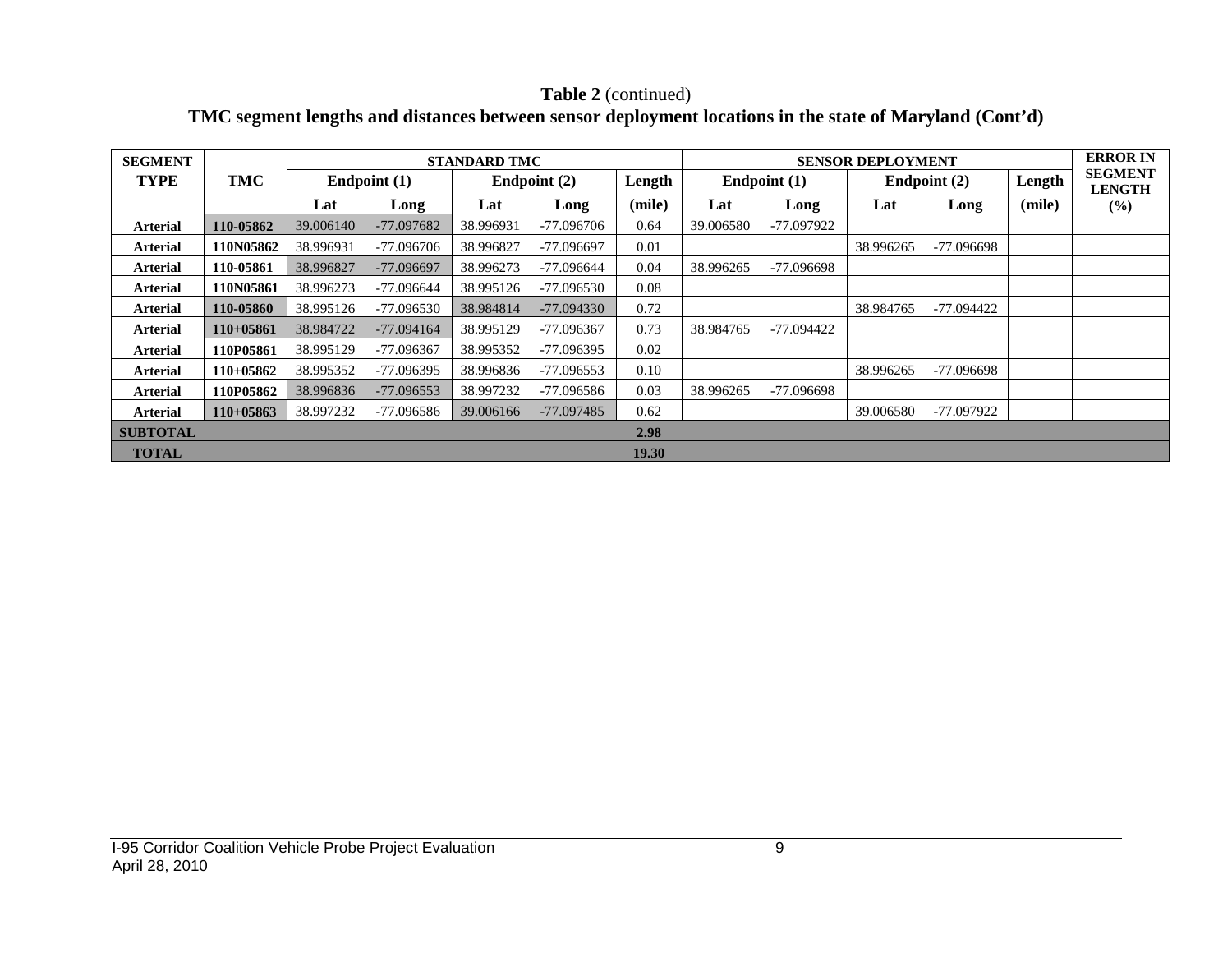**Table 3 Path segments identified for validation in Maryland**

|                 |                   |             | <b>STANDARD SEGMENTS INCLUDED</b> |             |           |           |                     |                                |                 | <b>LENGTH (MILE)</b> |              |
|-----------------|-------------------|-------------|-----------------------------------|-------------|-----------|-----------|---------------------|--------------------------------|-----------------|----------------------|--------------|
| <b>Type</b>     | <b>Validation</b> |             |                                   |             |           |           | <b>STARTING AT</b>  | <b>ENDING AT</b>               |                 |                      | <b>Error</b> |
|                 | <b>Segment</b>    | TMC(1)      | TMC(2)                            | TMC(3)      | TMC(4)    | TMC(5)    |                     |                                | <b>Standard</b> | <b>Deployment</b>    | (%)          |
|                 |                   |             |                                   |             |           |           | EXIT <sub>27</sub>  | MD-650/NEW<br><b>HAMPSHIRE</b> |                 |                      |              |
| Freeway         | MD03-0001         | 110-04626   | 110N04626                         |             |           |           |                     | AVE/EXIT28                     | 1.22            | 1.18                 | $-3.38%$     |
|                 |                   |             |                                   |             |           |           | MD-650/NEW          | $MD-$                          |                 |                      |              |
|                 |                   |             |                                   |             |           |           | <b>HAMPSHIRE</b>    | 193/UNIVERSITY                 |                 |                      |              |
| <b>Freeway</b>  | 110-04625         | 110-04625   |                                   |             |           |           | AVE/EXIT28          | <b>BLVD/EXIT 29</b>            | 1.15            | 1.19                 | 3.77%        |
|                 |                   |             |                                   |             |           |           | US-29/COLESVILLE    | MD-97/GEORGIA                  |                 |                      |              |
| Freeway         | 110-04623         | 110-04623   |                                   |             |           |           | RD/EXIT 30          | AVE/EXIT 31                    | 1.13            | 0.94                 | $-16.96%$    |
|                 |                   |             |                                   |             |           |           | MD-97/GEORGIA       | $MD-$                          |                 |                      |              |
|                 |                   |             |                                   |             |           |           | <b>AVE/EXIT 31</b>  | 185/CONNECTICUT                |                 |                      |              |
| Freeway         | 110-04622         | 110-04622   |                                   |             |           |           |                     | <b>AVE/EXIT 33</b>             | 1.61            | 1.63                 | 1.02%        |
|                 |                   |             |                                   |             |           |           | $MD-$               | MD-355/WISCONSIN               |                 |                      |              |
|                 |                   |             |                                   |             |           |           | 185/CONNECTICUT     | <b>AVE/EXIT 34</b>             |                 |                      |              |
| <b>Freeway</b>  | 110-04621         | 110-04621   |                                   |             |           |           | <b>AVE/EXIT 33</b>  |                                | 1.13            | 1.24                 | 9.59%        |
|                 |                   |             |                                   |             |           |           | $MD-$               | $MD-$                          |                 |                      |              |
|                 |                   |             |                                   |             |           |           | 355/WISCONSIN       | 185/CONNECTICUT                |                 |                      |              |
| Freeway         | 110+04622         | 110+04622   |                                   |             |           |           | <b>AVE/EXIT 34</b>  | AVE/EXIT 33                    | 1.10            | 0.89                 | $-19.04%$    |
|                 |                   |             |                                   |             |           |           | $MD-$               | MD-97/GEORGIA                  |                 |                      |              |
|                 |                   |             |                                   |             |           |           | 185/CONNECTICUT     | <b>AVE/EXIT 31</b>             |                 |                      |              |
| Freeway         | $110+04623$       | 110+04623   |                                   |             |           |           | <b>AVE/EXIT 33</b>  |                                | 1.78            | 1.87                 | 5.23%        |
|                 |                   |             |                                   |             |           |           | MD-97/GEORGIA       | US-29/COLESVILLE               |                 |                      |              |
| Freeway         | MD03-0002         | 110P04623   | $110+04624$                       |             |           |           | AVE/EXIT 31         | RD/EXIT 30                     | 1.46            | 1.31                 | $-10.46%$    |
|                 |                   |             |                                   |             |           |           | US-29/COLESVILLE    | $MD-$                          |                 |                      |              |
|                 |                   |             |                                   |             |           |           | RD/EXIT 30          | 193/UNIVERSITY                 |                 |                      |              |
| Freeway         | MD03-0003         | 110P04624   | $110+04625$                       | 110P04625   |           |           |                     | <b>BLVD/EXIT 29</b>            | 1.09            | 1.15                 | 5.07%        |
|                 |                   |             |                                   |             |           |           | $MD-$               | EXIT <sub>27</sub>             |                 |                      |              |
|                 |                   |             |                                   |             |           |           | 193/UNIVERSITY      |                                |                 |                      |              |
| <b>Freeway</b>  | <b>MD03-0004</b>  | $110+04626$ | 110P04626                         | $110+04627$ |           |           | <b>BLVD/EXIT 29</b> |                                | 2.22            | 2.17                 | $-2.24%$     |
| <b>SUBTOTAL</b> |                   |             |                                   |             |           |           |                     |                                | 13.90           | 13.57                | $-2.36%$     |
| <b>Arterial</b> | MD03-0005         | 110-05862   | 110N05862                         | 110-05861   | 110N05861 | 110-05860 | <b>CEDAR LN</b>     | MD-410/MD-187                  | 1.49            | 1.52                 | 2.01%        |
| <b>Arterial</b> | MD03-0006         | $110+05861$ | 110P05861                         | 110+05862   | 110P05862 | 110+05863 | MD-410/MD-187       | <b>CEDAR LN</b>                | 1.49            | 1.52                 | 2.01%        |
| <b>SUBTOTAL</b> |                   |             |                                   |             |           |           |                     |                                | 2.98            | 3.04                 | 2.01%        |
| <b>TOTAL</b>    |                   |             |                                   |             |           |           |                     |                                | 16.88           | 16.61                | $-1.59%$     |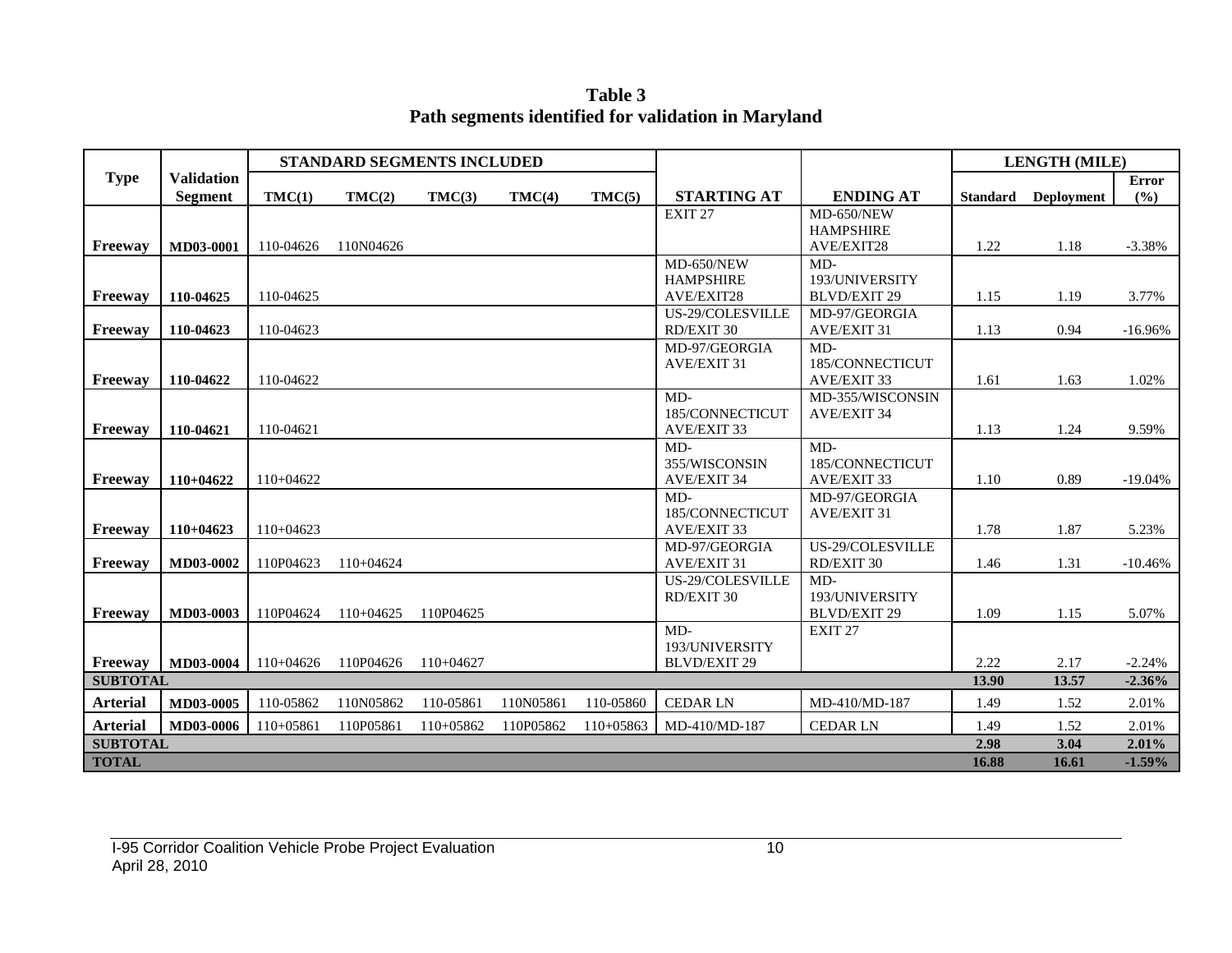#### **Table 4 Data quality measures for freeway segments greater than one mile in Maryland**

|                            |                                                                                             | <b>Data Quality Measures for</b> |                               |                                                     |                |  |  |  |
|----------------------------|---------------------------------------------------------------------------------------------|----------------------------------|-------------------------------|-----------------------------------------------------|----------------|--|--|--|
|                            |                                                                                             | 1.96 SE Band                     |                               | <b>Mean</b>                                         |                |  |  |  |
| <b>SPEED</b><br><b>BIN</b> | Average<br><b>Absolute</b><br><b>Speed</b><br>Error<br><b>Speed</b><br><b>Bias</b><br>Error |                                  | <b>Speed</b><br>Error<br>Bias | Average<br><b>Absolute</b><br><b>Speed</b><br>Error | No. of<br>Obs. |  |  |  |
| $0 - 30$                   | 1.1                                                                                         | 3.6                              | 1.4                           | 5.1                                                 | 918            |  |  |  |
| $30 - 45$                  | 1.8                                                                                         | 4.3                              | 2.5                           | 6.6                                                 | 1169           |  |  |  |
| 45-60                      | $-0.1$                                                                                      | 2.1                              | 0.2                           | 4.0                                                 | 4672           |  |  |  |
| $60+$                      | $-1.8$                                                                                      | 2.1                              | $-3.2$                        | 4.4                                                 | 2508           |  |  |  |

#### **Table 5**

#### **Percent observations meeting data quality criteria for freeway segments greater than one mile in Maryland**

|                            |                                             |                                                         | <b>Data Quality Measures for</b>   |                                              |                |
|----------------------------|---------------------------------------------|---------------------------------------------------------|------------------------------------|----------------------------------------------|----------------|
|                            |                                             | 1.96 SE Band                                            | Mean                               |                                              |                |
| <b>SPEED</b><br><b>BIN</b> | Percentage<br>falling<br>inside the<br>band | Percentage<br>falling<br>within 5<br>mph of the<br>band | Percentage<br>equal to the<br>mean | Percentage<br>within 5<br>mph of the<br>mean | No. of<br>Obs. |
| $0 - 30$                   | 17%                                         | 76%                                                     | 0%                                 | 66%                                          | 918            |
| $30 - 45$                  | 27%                                         | 66%                                                     | 0%                                 | 50%                                          | 1169           |
| 45-60                      | 39%                                         | 87%                                                     | 0%                                 | 71%                                          | 4672           |
| $60+$                      | 41%                                         | 85%                                                     | 0%                                 | 66%                                          | 2508           |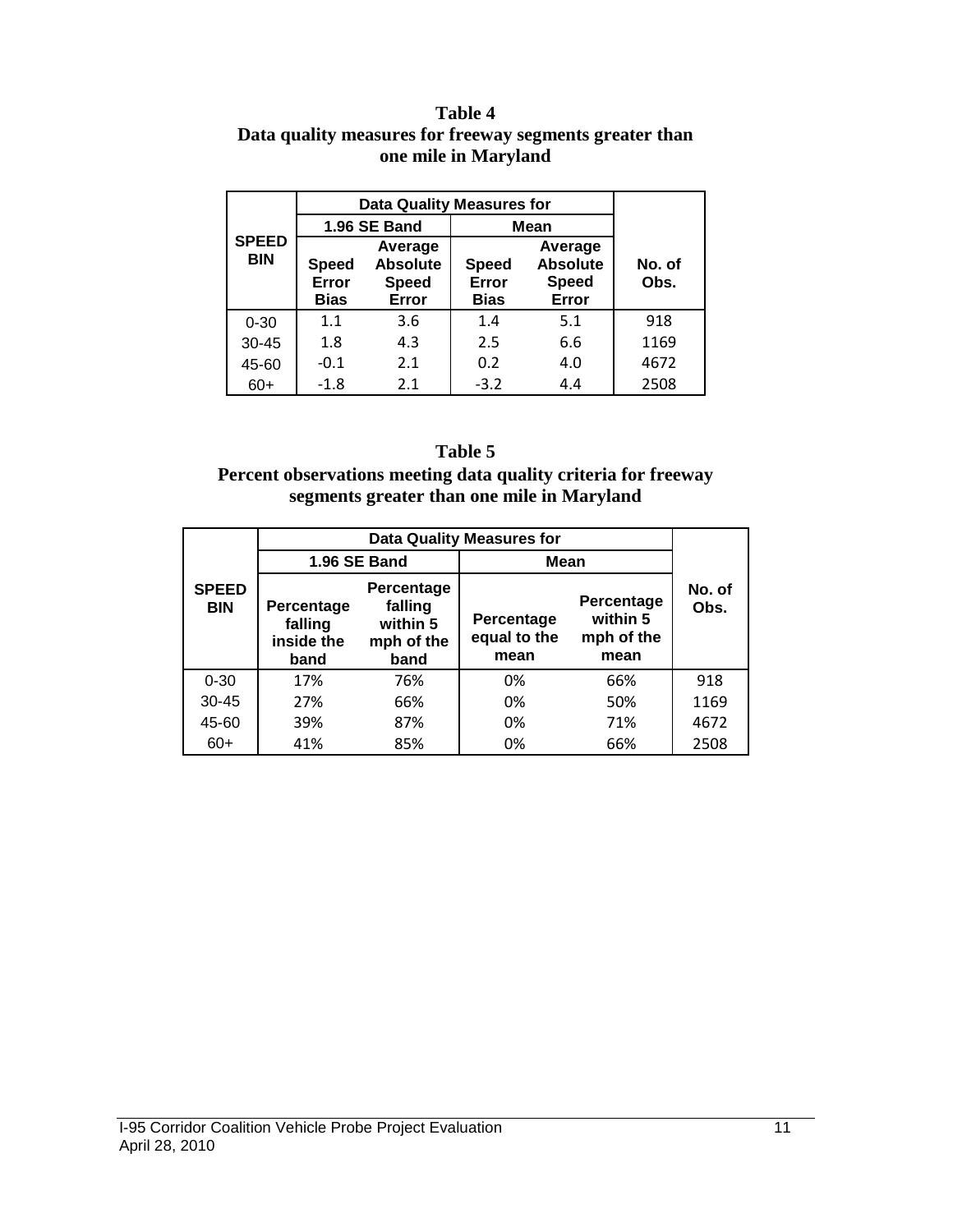|             |                   |                              |                            |                                      | <b>Data Quality Measures for</b>                    |                                             |                                                     |             |
|-------------|-------------------|------------------------------|----------------------------|--------------------------------------|-----------------------------------------------------|---------------------------------------------|-----------------------------------------------------|-------------|
|             | <b>Standard</b>   |                              |                            |                                      | 1.96 SE Band                                        |                                             | Mean                                                |             |
| <b>TMC</b>  | TMC<br>length     | <b>Bluetooth</b><br>distance | <b>SPEED</b><br><b>BIN</b> | <b>Speed</b><br>Error<br><b>Bias</b> | Average<br><b>Absolute</b><br><b>Speed</b><br>Error | <b>Speed</b><br><b>Error</b><br><b>Bias</b> | Average<br><b>Absolute</b><br><b>Speed</b><br>Error | No. of Obs. |
|             |                   |                              | $0 - 30$                   | 1.6                                  | 3.4                                                 | 2.1                                         | 4.6                                                 | 179         |
| $110+04622$ | 1.12              | 0.89                         | 30-45                      | $1.0\,$                              | 4.6                                                 | 1.6                                         | 6.7                                                 | 283         |
|             |                   |                              | $45 - 60$                  | $-0.8$                               | 2.3                                                 | $-0.8$                                      | 3.9                                                 | 884         |
|             |                   |                              | $60+$                      | $-1.7$                               | 1.8                                                 | $-3.0$                                      | 3.9                                                 | 69          |
|             |                   |                              | $0 - 30$                   | 1.2                                  | 4.2                                                 | 1.5                                         | 5.6                                                 | 89          |
| $110+04623$ |                   | 1.87                         | 30-45                      | 2.0                                  | 3.6                                                 | 2.6                                         | 5.3                                                 | 95          |
|             | 1.81              |                              | $45 - 60$                  | $-0.1$                               | 1.5                                                 | 0.1                                         | 3.4                                                 | 469         |
|             |                   |                              | $60+$                      | $-1.7$                               | 1.8                                                 | $-3.9$                                      | 4.8                                                 | 67          |
|             |                   |                              | $0 - 30$                   | $1.2\,$                              | 3.3                                                 | 1.5                                         | 4.9                                                 | 100         |
| 110-04621   |                   | 1.24                         | 30-45                      | 2.9                                  | 4.9                                                 | 3.8                                         | 7.3                                                 | 107         |
|             | 1.15              |                              | $45 - 60$                  | $-0.8$                               | 2.1                                                 | $-1.0$                                      | 3.8                                                 | 514         |
|             |                   |                              | $60+$                      | $-1.9$                               | 2.2                                                 | $-3.6$                                      | 4.5                                                 | 166         |
|             |                   |                              | $0 - 30$                   | 2.4                                  | 5.0                                                 | 2.6                                         | 5.8                                                 | 86          |
|             |                   | 1.63                         | 30-45                      | 3.6                                  | 5.7                                                 | 4.8                                         | 7.7                                                 | 158         |
|             | 110-04622<br>1.57 |                              | $45 - 60$                  | 1.4                                  | 1.9                                                 | 2.4                                         | 3.8                                                 | 702         |
|             |                   |                              | $60+$                      | $-1.0$                               | 1.4                                                 | $-1.9$                                      | 3.3                                                 | 83          |
|             |                   |                              | $0 - 30$                   | $0.7\,$                              | 4.6                                                 | $\rm 0.8$                                   | 5.4                                                 | 81          |
| 110-04623   | 1.09              | 0.94                         | 30-45                      | 2.6                                  | 4.9                                                 | 3.6                                         | 6.9                                                 | 86          |
|             |                   |                              | $45 - 60$                  | $-0.5$                               | 2.3                                                 | $-0.1$                                      | 4.5                                                 | 253         |
|             |                   |                              | $60+$                      | $-1.7$                               | 2.0                                                 | $-2.9$                                      | 4.1                                                 | 479         |
|             |                   |                              | $0 - 30$                   | 1.2                                  | $4.0\,$                                             | 1.4                                         | 5.2                                                 | 88          |
| 110-04625   | 1.15              | 1.19                         | 30-45                      | 2.3                                  | 3.7                                                 | 2.7                                         | 6.6                                                 | 46          |
|             |                   |                              | $45 - 60$                  | $-1.5$                               | 3.1                                                 | $-1.9$                                      | 5.5                                                 | 139         |
|             |                   |                              | $60+$                      | $-2.0$                               | 2.3                                                 | $-3.6$                                      | 4.5                                                 | 631         |
|             |                   |                              | $0 - 30$                   | 0.9                                  | 2.5                                                 | 1.2                                         | 3.5                                                 | 83          |
| MD03-0001   | 1.22              | 1.18                         | 30-45                      | 2.2                                  | 4.3                                                 | 3.3                                         | 7.3                                                 | 82          |
|             |                   |                              | $45 - 60$                  | 0.7                                  | 1.9                                                 | 1.3                                         | 3.9                                                 | 616         |
|             |                   |                              | $60+$                      | $-0.9$                               | 1.4                                                 | $-1.5$                                      | 3.2                                                 | 143         |
|             |                   |                              | $0 - 30$                   | 1.0                                  | 2.4                                                 | 1.9                                         | 4.4                                                 | 60          |
| MD03-0002   | 1.48              | 1.31                         | 30-45                      | 1.5                                  | 3.5                                                 | 2.2                                         | 6.1                                                 | 95          |
|             |                   |                              | $45 - 60$                  | 0.4                                  | 1.8                                                 | 1.4                                         | 4.1                                                 | 402         |
|             |                   |                              | $60+$                      | $-0.6$                               | 0.8                                                 | $-1.6$                                      | 3.1                                                 | 146         |
|             |                   |                              | $0 - 30$                   | $-1.5$                               | 2.8                                                 | $-1.3$                                      | 4.1                                                 | 66          |
|             | 1.02              | 1.15                         | 30-45                      | $-1.4$                               | 3.9                                                 | $-1.9$                                      | 6.0                                                 | 70          |
| MD03-0003   |                   |                              | $45 - 60$                  | $-2.8$                               | 2.9                                                 | $-4.3$                                      | 5.1                                                 | 308         |
|             |                   |                              | $60+$                      | $-4.5$                               | 4.5                                                 | $-7.3$                                      | 7.3                                                 | 335         |
|             |                   |                              | $0 - 30$                   | 1.0                                  | 4.1                                                 | 0.7                                         | 7.3                                                 | 86          |
| MD03-0004   | 2.26              | 2.17                         | 30-45                      | 1.1                                  | 3.0                                                 | 1.9                                         | 5.8                                                 | 147         |
|             |                   |                              | $45 - 60$                  | $0.5\,$                              | 1.9                                                 | 1.6                                         | 4.1                                                 | 385         |
|             |                   |                              | $60+$                      | $-0.4$                               | 1.1                                                 | $-0.9$                                      | $3.0\,$                                             | 389         |

**Table 6 Data quality measures for individual freeway validation segments greater than one mile in the state of Maryland**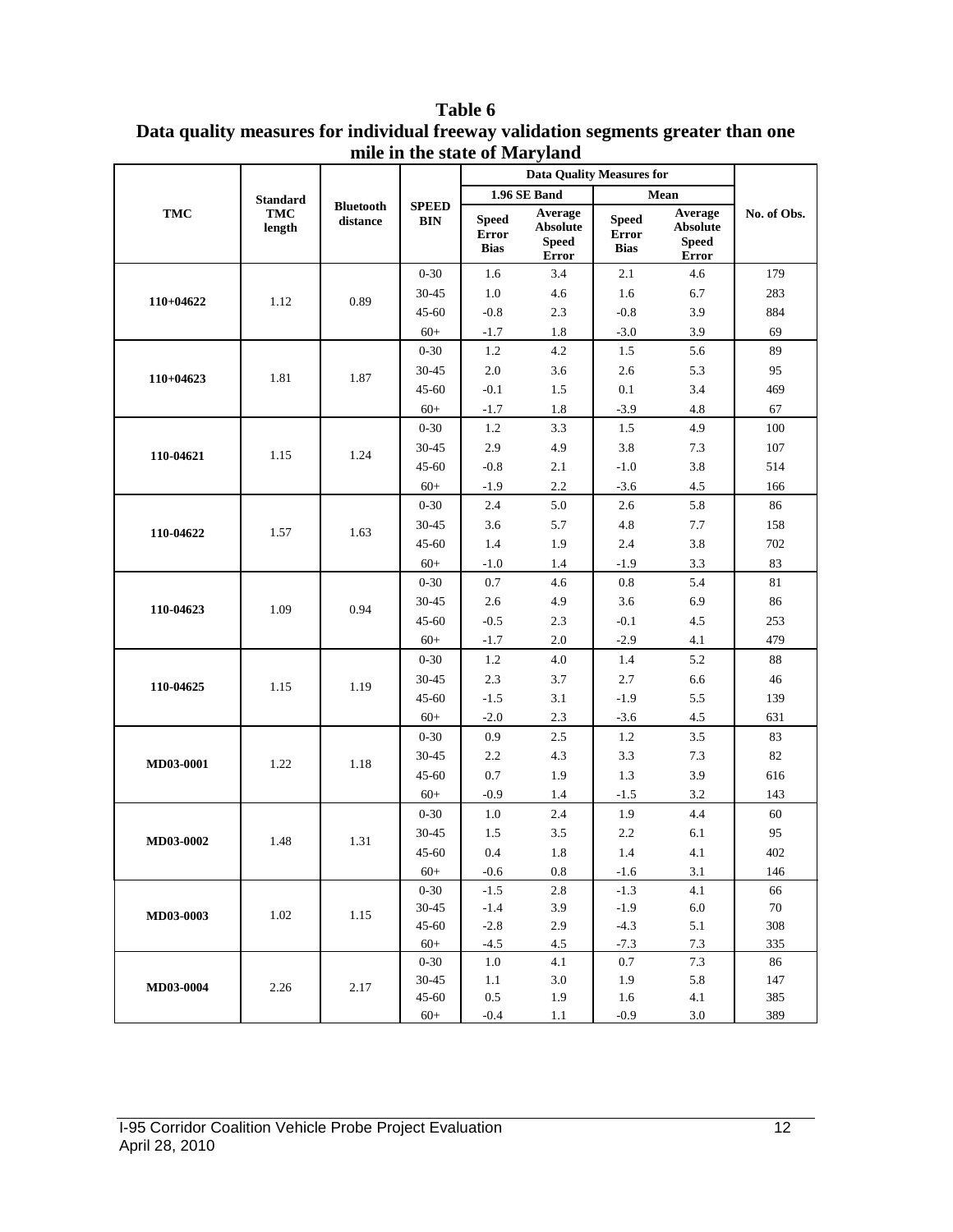#### **Data Quality Measures for 1.96 SE Band Mean Speed Error Bias Average Absolute Speed Error Speed Error Speed Error Bias Average Absolute SPEED BIN SPEED BIN Speed Error No. of TMC No.**   $\frac{6}{6}$ **Obs. falling falling**   $\frac{6}{6}$ **No. % No. falling falling % within within within within No. inside inside 5 mph 5 mph equal equal 5 mph 5 mph the the of the of the to the to the of the of the band band band band mean mean mean mean** 0-30 30 17% 142 79% 0 0% 125 70% 179 30-45 68 24% 182 64% 0 0% 137 48% 283 **110+04622**  45-60 309 35% 767 87% 0 0% 661 75% 884 60+ 31 45% 60 87% 0 0% 51 74% 69 0-30 13 15% 60 67% 0 0% 52 58% 89 30-45 26 27% 65 68% 1 1% 53 56% 95 **110+04623**  45-60 229 49% 425 91% 0 0% 358 76% 469 60+ 22 33% 62 93% 0 0% 42 63% 67 0-30 17 17% 81 81% 0 0% 59 59% 100 30-45 27 25% 65 61% 0 0% 51 48% 107 **110-04621**  45-60 210 41% 450 88% 0 0% 381 74% 514 60+ 67 40% 144 87% 0 0% 110 66% 166 0-30 8 9% 55 64% 0 0% 50 58% 86 30-45 31 20% 89 56% 0 0% 68 43% 158 **110-04622**  45-60 261 37% 620 88% 0 0% 501 71% 702 60+ 40 48% 74 89% 0 0% 64 77% 83 0-30 9 11% 56 69% 0 0% 54 67% 81 30-45 22 26% 51 59% 0 0% 41 48% 86 **110-04623**  45-60 100 40% 212 84% 0 0% 165 65% 253 60+ 218 46% 412 86% 0 0% 340 71% 479 0-30 10 11% 70 80% 0 0% 64 73% 88 30-45 18 39% 34 74% 0 0% 27 59% 46 **110-04625**  45-60 53 38% 108 78% 0 0% 85 61% 139 60+ 230 36% 533 84% 0 0% 411 65% 631 0-30 17 20% 73 88% 0 0% 69 83% 83 30-45 26 32% 55 67% 0 0% 41 50% 82 **MD03-0001**  45-60 243 39% 546 89% 0 0% 426 69% 616 60+ 70 49% 131 92% 0 0% 115 80% 143 0-30 17 28% 50 83% 0 0% 41 68% 60 30-45 22 23% 68 72% 0 0% 49 52% 95 **MD03-0002**  45-60 169 42% 360 90% 0 0% 273 68% 402 60+ 92 63% 140 96% 0 0% 118 81% 146 0-30 9 14% 55 83% 0 0% 49 74% 66 30-45 19 27% 52 74% 0 0% 37 53% 70 **MD03-0003**  45-60 113 37% 240 78% 0 0% 186 60% 308 60+ 46 14% 208 62% 0 0% 93 28% 335 0-30 27 31% 59 69% 0 0% 47 55% 86

30-45 51 35% 114 78% 0 0% 80 54% 147 45-60 145 38% 338 88% 0 0% 262 68% 385 60+ 208 53% 365 94% 2 1% 315 81% 389

#### **Table 7 Observations meeting data quality criteria for individual freeway validation segments greater than one mile in the state of Maryland**

**MD03-0004**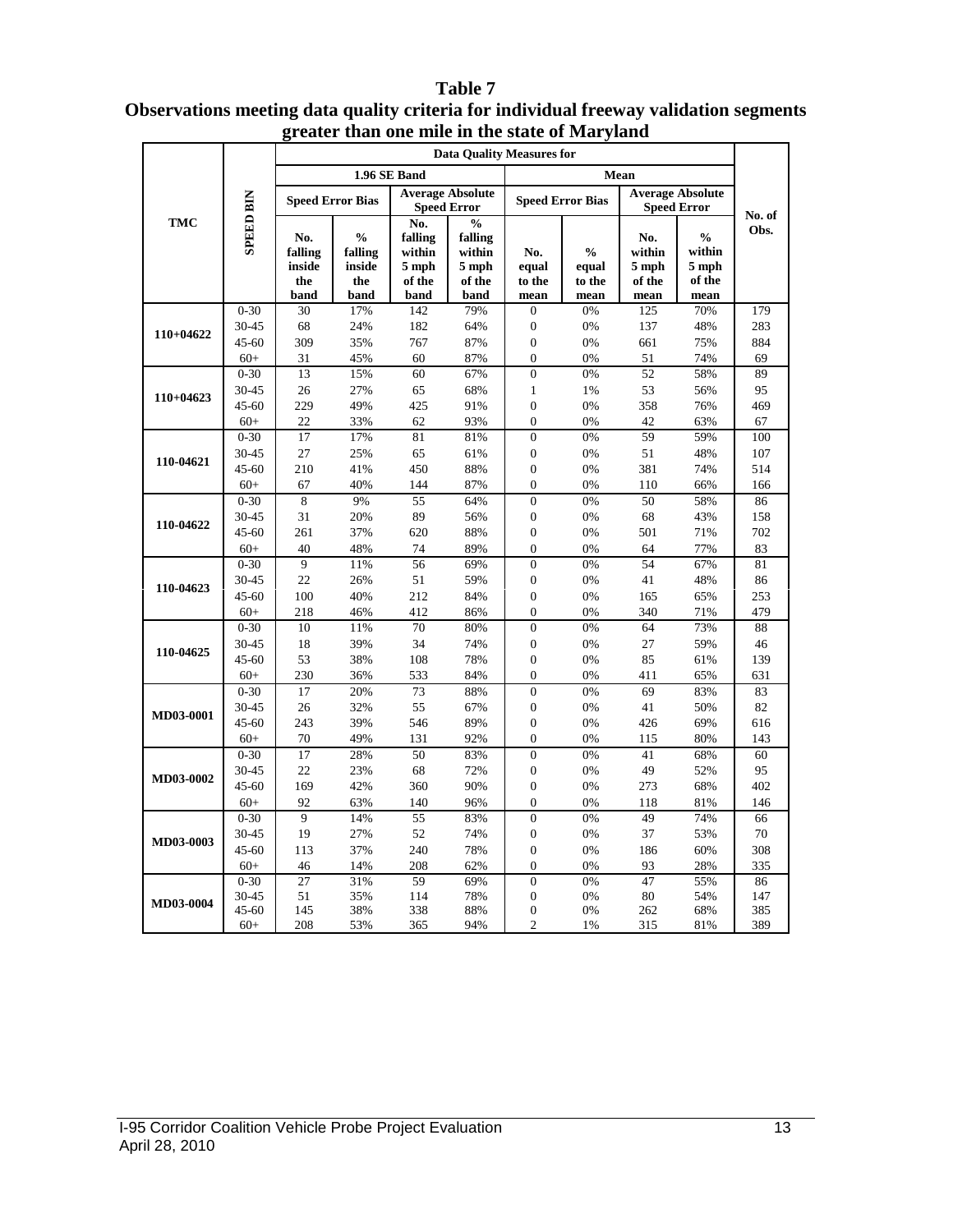



**Figure 3 Average absolute speed error for freeway segments greater than one mile in Maryland**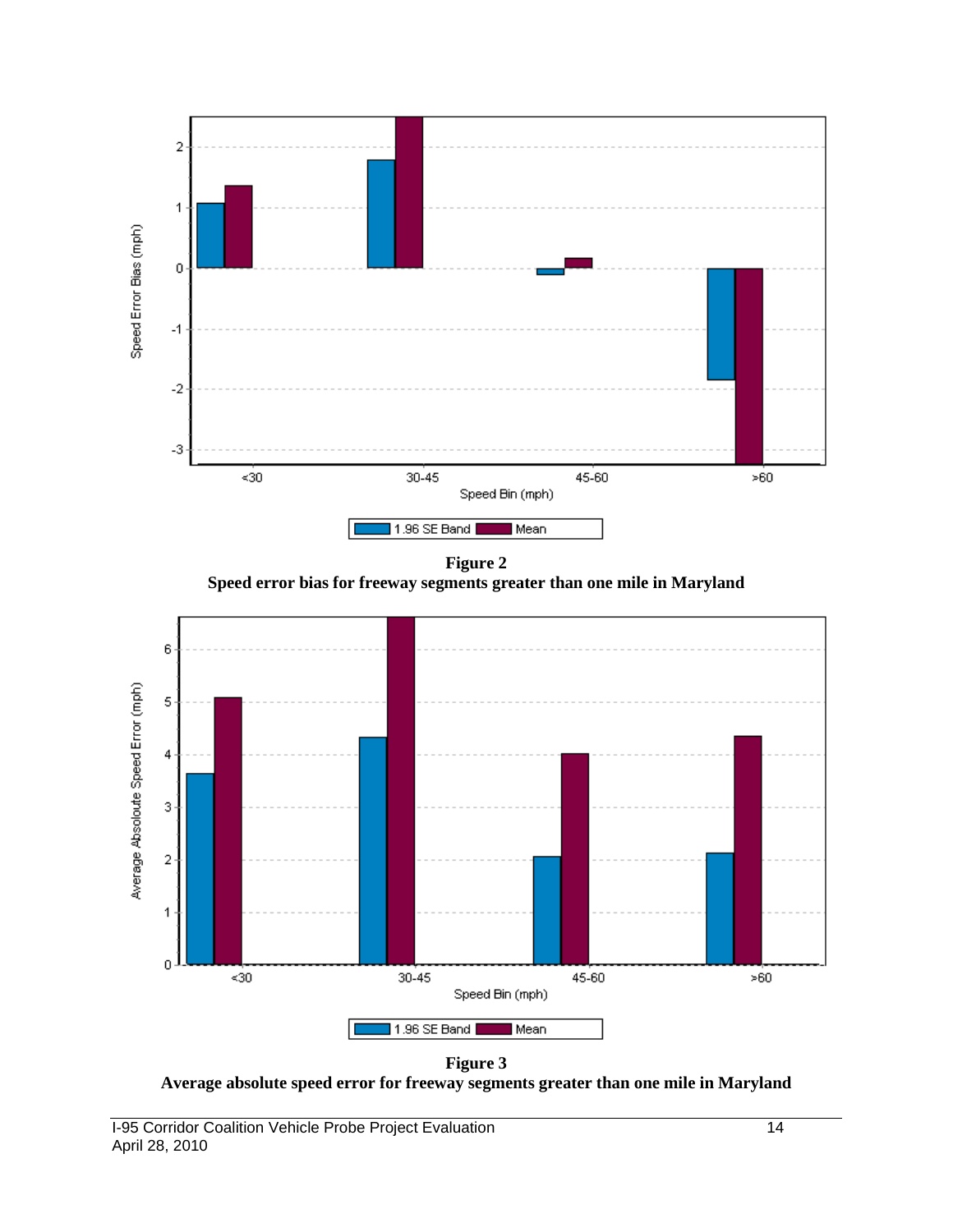### *Analysis of Results for Arterials*

Table 8 summarizes the data quality measures obtained as a result of comparison between Bluetooth and all reported INRIX speeds on two arterial segments considered in this round of validations. In all speed bins below 45mph, INRIX data meets the data quality measures set forth in the contract when errors are measured as a distance from the 1.96 times the standard error band. In addition, no observation is made in the speed bins above 45 mph which is compatible with the posted speed limits on the arterial segments in question.

Table 9 shows the percentage of the time intervals that fall within 5 mph of the SEM band and the mean for each speed bin for all arterial segments in Maryland. Tables 10 and 11 present detailed data for individual arterial segments in Maryland in similar format as Tables 8 and 9, respectively. Note that for some segments and in some speed bins the comparison results may not be reliable due to small number of observations.

Figures 4 and 5 show the overall speed error biases for different speed bins, and the average absolute speed errors for all considered arterial segments in Maryland, respectively. These figures correspond to Table 8.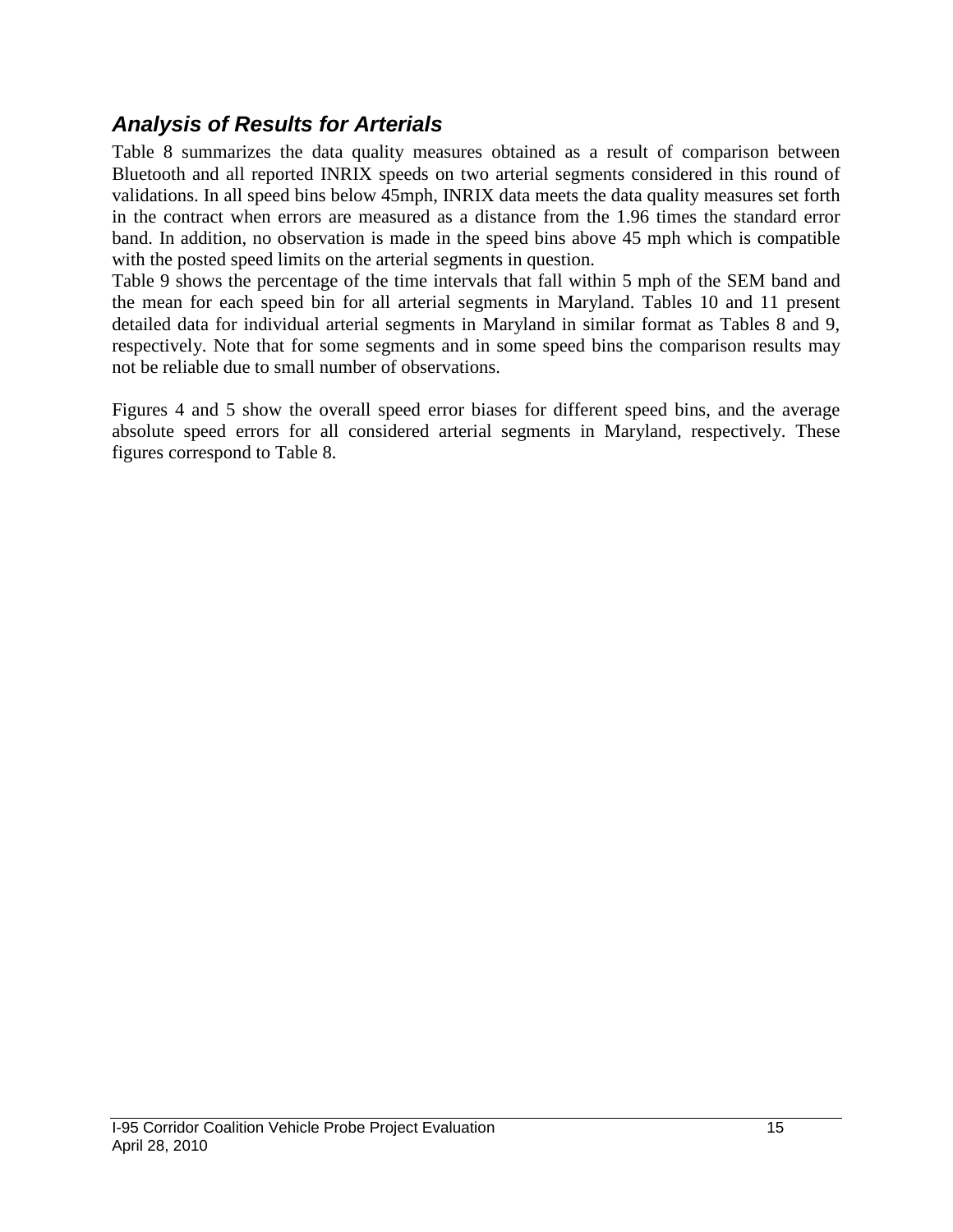#### **Table 8 Data quality measures for arterial segments greater than one mile in Maryland**

|                            |                                                                                             | <b>Data Quality Measures for</b> |                                      |                                                     |                |
|----------------------------|---------------------------------------------------------------------------------------------|----------------------------------|--------------------------------------|-----------------------------------------------------|----------------|
|                            |                                                                                             | 1.96 SE Band                     | Mean                                 |                                                     |                |
| <b>SPEED</b><br><b>BIN</b> | Average<br><b>Absolute</b><br><b>Speed</b><br>Error<br><b>Speed</b><br>Error<br><b>Bias</b> |                                  | <b>Speed</b><br>Error<br><b>Bias</b> | Average<br><b>Absolute</b><br><b>Speed</b><br>Error | No. of<br>Obs. |
| $0 - 30$                   | 3.6                                                                                         | 4.9                              | 5.2                                  | 7.4                                                 | 695            |
| $30 - 45$                  | $-0.5$                                                                                      | 0.5                              | $-2.4$                               | 3.5                                                 | 4              |
| 45-60                      |                                                                                             |                                  |                                      |                                                     |                |
| $60+$                      |                                                                                             |                                  |                                      |                                                     |                |

#### **Table 9**

#### **Percent observations meeting data quality criteria for arterial segments greater than one mile in Maryland**

|                            |                                                                                                               |                     | <b>Data Quality Measures for</b>   |                                              |                |
|----------------------------|---------------------------------------------------------------------------------------------------------------|---------------------|------------------------------------|----------------------------------------------|----------------|
|                            |                                                                                                               | <b>1.96 SE Band</b> | Mean                               |                                              |                |
| <b>SPEED</b><br><b>BIN</b> | <b>Percentage</b><br>falling<br>Percentage<br>falling<br>within 5<br>inside the<br>mph of the<br>band<br>band |                     | Percentage<br>equal to the<br>mean | Percentage<br>within 5<br>mph of the<br>mean | No. of<br>Obs. |
| $0 - 30$                   | 24%                                                                                                           | 61%                 | 0%                                 | 42%                                          | 695            |
| $30 - 45$                  | 75%                                                                                                           | 100%                | 0%                                 | 75%                                          | 4              |
| 45-60                      |                                                                                                               |                     |                                    |                                              |                |
| $60+$                      |                                                                                                               |                     |                                    |                                              |                |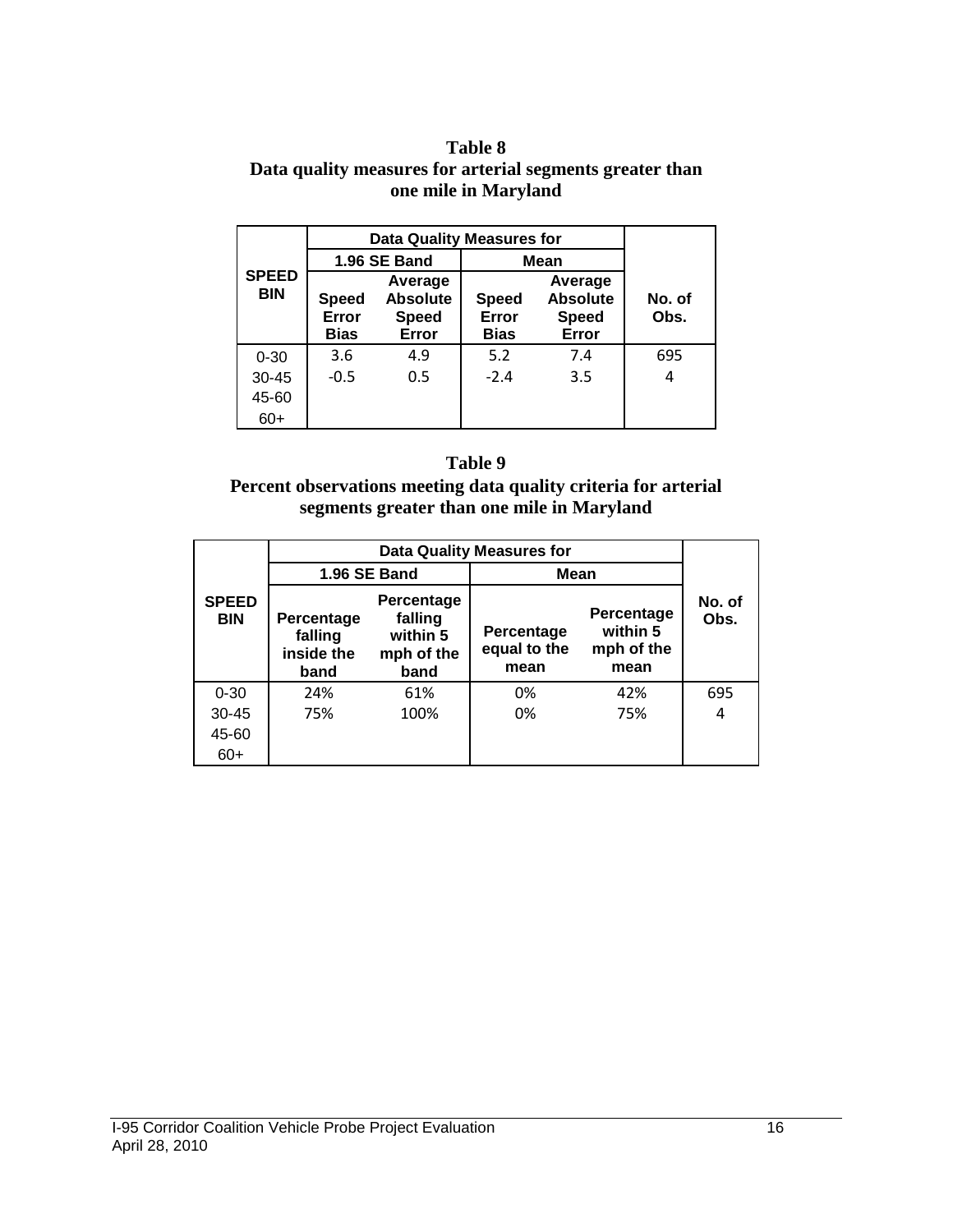#### **Table 10 Data quality measures for individual arterial validation segments greater than one mile in the state of Maryland**

| TMC       | <b>Standard</b><br>TMC<br>length | <b>Bluetooth</b><br>distance | <b>SPEED</b><br><b>BIN</b> | <b>Data Quality Measures for</b>     |                                              |                                             |                                                     |                |
|-----------|----------------------------------|------------------------------|----------------------------|--------------------------------------|----------------------------------------------|---------------------------------------------|-----------------------------------------------------|----------------|
|           |                                  |                              |                            | 1.96 SE Band                         |                                              | Mean                                        |                                                     |                |
|           |                                  |                              |                            | <b>Speed</b><br>Error<br><b>Bias</b> | Average<br>Absolute<br><b>Speed</b><br>Error | <b>Speed</b><br><b>Error</b><br><b>Bias</b> | Average<br><b>Absolute</b><br><b>Speed</b><br>Error | No. of<br>Obs. |
| MD03-0005 | 1.49                             | 1.52                         | $0 - 30$                   | 3.3                                  | 4.7                                          | 4.7                                         | 7.1                                                 | 418            |
|           |                                  |                              | $30 - 45$                  | 0.0                                  | 0.0                                          | 0.4                                         | 0.4                                                 | $1*$           |
|           |                                  |                              | $45 - 60$                  |                                      |                                              |                                             |                                                     |                |
|           |                                  |                              | $60+$                      |                                      |                                              |                                             |                                                     |                |
| MD03-0006 | 1.49                             | 1.52                         | $0 - 30$                   | 4.0                                  | 5.2                                          | 6.0                                         | 7.8                                                 | 277            |
|           |                                  |                              | $30 - 45$                  | $-0.7$                               | 0.7                                          | $-3.4$                                      | 4.5                                                 | $3*$           |
|           |                                  |                              | $45 - 60$                  |                                      |                                              |                                             |                                                     |                |
|           |                                  |                              | $60+$                      |                                      |                                              |                                             |                                                     |                |

\*Results in the specified row may not be reliable due to small number of observations

**Table 11 Observations meeting data quality criteria for individual arterial validation segments greater than one mile in the state of Maryland**

| <b>TMC</b> | <b>SPEED BIN</b>   | <b>Data Quality Measures for</b>        |                                                   |                                                     |                                                               |                                |                                          |                                               |                                                    |        |
|------------|--------------------|-----------------------------------------|---------------------------------------------------|-----------------------------------------------------|---------------------------------------------------------------|--------------------------------|------------------------------------------|-----------------------------------------------|----------------------------------------------------|--------|
|            |                    | 1.96 SE Band                            |                                                   |                                                     |                                                               | Mean                           |                                          |                                               |                                                    |        |
|            |                    | <b>Speed Error Bias</b>                 |                                                   | <b>Average Absolute</b><br><b>Speed Error</b>       |                                                               | <b>Speed Error Bias</b>        |                                          | <b>Average Absolute</b><br><b>Speed Error</b> |                                                    | No. of |
|            |                    | No.<br>falling<br>inside<br>the<br>band | $\frac{0}{0}$<br>falling<br>inside<br>the<br>band | No.<br>falling<br>within<br>5 mph<br>of the<br>band | $\frac{0}{0}$<br>falling<br>within<br>5 mph<br>of the<br>band | No.<br>equal<br>to the<br>mean | $\frac{0}{0}$<br>equal<br>to the<br>mean | No.<br>within<br>5 mph<br>of the<br>mean      | $\frac{6}{6}$<br>within<br>5 mph<br>of the<br>mean | Obs.   |
| MD03-0005  | $0 - 30$           | 102                                     | 24%                                               | 262                                                 | 63%                                                           | 1                              | 0%                                       | 181                                           | 43%                                                | 418    |
|            | $30 - 45$          | 1                                       | 100%                                              | 1                                                   | 100%                                                          | $\theta$                       | 0%                                       | 1                                             | 100%                                               | $1*$   |
|            | $45 - 60$<br>$60+$ |                                         |                                                   |                                                     |                                                               |                                |                                          |                                               |                                                    |        |
| MD03-0006  | $0 - 30$           | 67                                      | 24%                                               | 159                                                 | 57%                                                           | $\Omega$                       | 0%                                       | 108                                           | 39%                                                | 277    |
|            | 30-45              | $\overline{c}$                          | 67%                                               | 3                                                   | 100%                                                          | $\theta$                       | 0%                                       | 2                                             | 67%                                                | $3*$   |
|            | $45 - 60$          |                                         |                                                   |                                                     |                                                               |                                |                                          |                                               |                                                    |        |
|            | $60+$              |                                         |                                                   |                                                     |                                                               |                                |                                          |                                               |                                                    |        |

\*Results in the specified row may not be reliable due to small number of observations